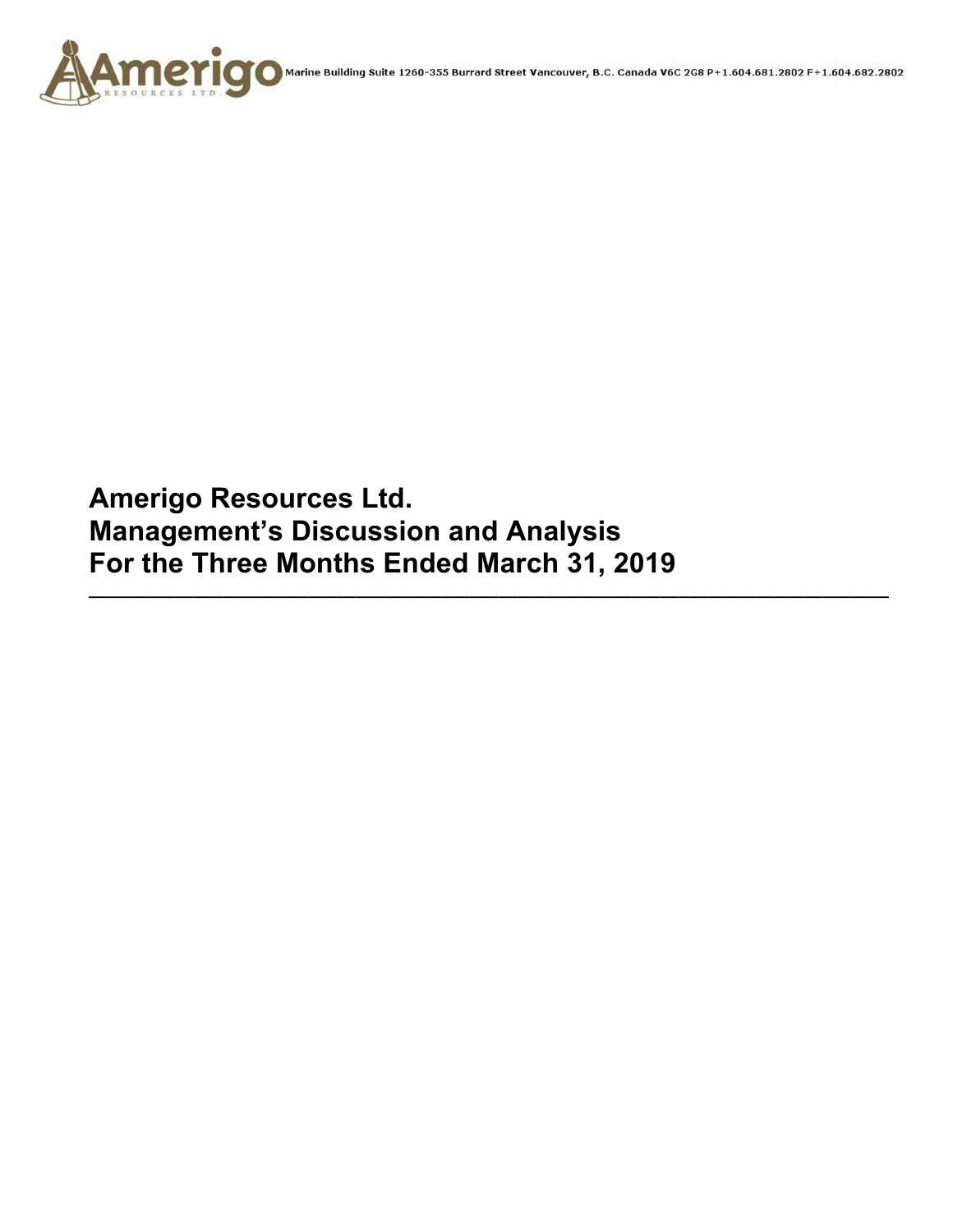# *T A B L E of C O N T E NT S*

This Management's Discussion & Analysis ("MD&A") has the following sections:

- 1. **About Amerigo**  An executive summary of Amerigo's business and long-term contractual relationship with Corporación Nacional del Cobre de Chile ("Codelco")'s El Teniente Division ("DET")…(PAGE 3)
- 2. **Purpose of MD&A and Identification of Non-GAAP Measures**  Information on accounting principles and other background factors to facilitate the understanding of this MD&A and related consolidated financial statements... (PAGE 3)
- 3. **Quarterly Headlines** A summary of key operating and financial metrics during the three months ended March 31, 2019 ("Q1-2019) and as at March 31, 2019…(PAGE 4)
- 4. **Five-Quarter Financial Results and Summary Cash Flow Information**  A summary of financial results and uses and sources of cash presented on a quarterly basis for the most recent five reporting quarters...(PAGE 7)
- 5. **Operating Results** An analysis of production results for Q1-2019 compared to the three months ended March 31, 2018 ("Q1-2018")…(PAGE 8)
- 6. **Financial Results**  An analysis of financial performance during Q1-2019 compared to Q1-2018 and during the three months ended March 31, 2019 compared to the three months ended March 31, 2018…PAGE 9)
- 7. **Comparative Periods** A summary of financial data for the most recent eight reporting quarters…(PAGE 13)
- 8. **Liquidity and Financial Position** A review of cash flow components, summary of borrowings and analysis of liquidity and financial position as at March 31, 2019…(PAGE 14)
- 9. **Agreement with Codelco's DET** A summary of contractual arrangements with Codelco's DET… (PAGE 17)
- 10. **Other MD&A Requirements** –Transactions with related parties, critical accounting estimates & judgements, internal controls over financial reporting, commitments and cautionary statement on forward looking information…(PAGE 19)

**THIS DOCUMENT CONTAINS FORWARD-LOOKING STATEMENTS. REFER TO THE CAUTIONARY LANGUAGE UNDER THE HEADING "CAUTIONARY STATEMENT ON FORWARD-LOOKING INFORMATION" BELOW.**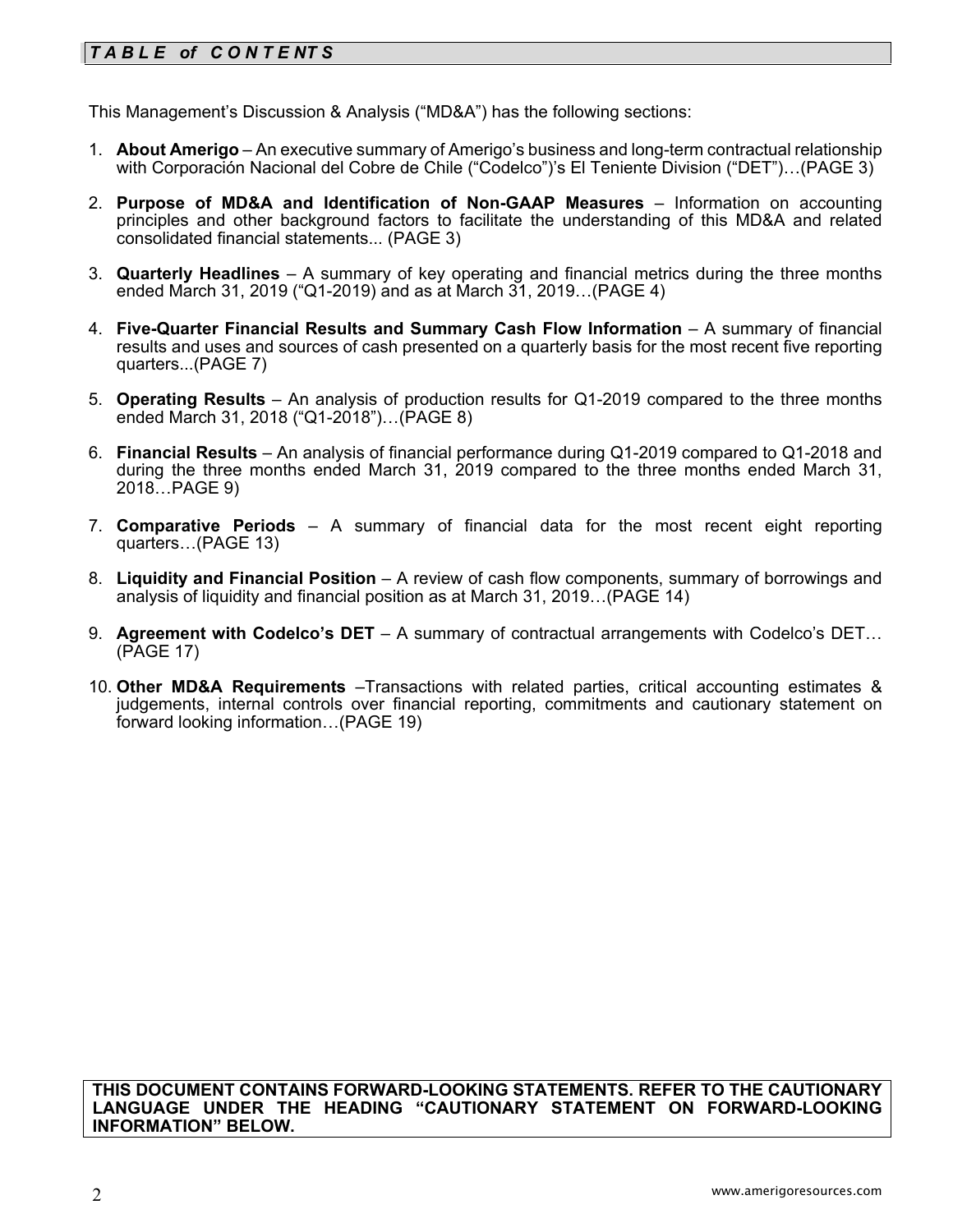# **AMOUNTS REPORTED IN U.S. DOLLARS, EXCEPT WHERE INDICATED OTHERWISE.**

#### **ABOUT AMERIGO**

Amerigo Resources Ltd. ("Amerigo"") owns a 100% interest in Minera Valle Central S.A. ("MVC"), a producer of copper and molybdenum concentrates. MVC, located in Chile, has a long-term contract with Codelco's DET to process fresh and historic tailings from El Teniente. El Teniente, in production since 1905, is the world's largest underground copper mine.

MVC currently operates under a tolling agreement with DET and title to the copper concentrates produced by MVC remains with DET. MVC earns copper tolling revenue, calculated as the gross value of copper produced at applicable market prices net of notional items, which include treatment and refining charges, DET copper royalties and transportation costs. Refer to Agreements with Codelco's DET (page 17).

MVC also has a molybdenum sales agreement with Chile's Molibdenos y Metales S.A. ("Molymet") that expires on December 31, 2019.

MVC has essentially completed a phased expansion to extract and process high grade historic tailings (the "Cauquenes tailings"). Phase One of the expansion was completed in 2015, extending MVC's economic life to at least 2037. Construction of Phase Two of the expansion was substantially completed in December 2018, allowing MVC to reach record production of 65.0 million pounds of copper in the year. Installation of a regrind mill, originally part of the Phase Two expansion, is estimated to be completed in July 2019.

Amerigo's shares are listed for trading on the Toronto Stock Exchange ("TSX") and traded in the United States on the OTCQX.

#### **PURPOSE OF MD&A and IDENTIFICATION OF NON-GAAP MEASURES**

This MD&A of the results of operations and financial position of Amerigo together with its subsidiaries (collectively, the "Company"), is prepared as of May 6, 2019.

It should be read in conjunction with Amerigo's condensed interim consolidated financial statements and related notes for the three months ended March 31, 2019, and the audited consolidated financial statements and related notes for the year ended December 31, 2018.

Amerigo's interim financial statements are reported in accordance with International Financial Reporting Standards ("IFRS") issued by the International Accounting Standards Board ("IASB") as applicable to interim financial reporting. The financial data in this MD&A is derived from Amerigo's financial statements, except non-GAAP measures which are indicated as such.

Our objective in preparing this MD&A's is to help the reader understand the factors affecting the Company's current and future financial performance.

# **Non-GAAP measures**

References are made in this MD&A to cash cost and total cost, two non-GAAP financial measures with no standardized meaning under IFRS and which may not be comparable to similar measures presented by other issuers.

Cash cost and total cost are commonly used as performance indicators in the mining industry and are an important performance metric for the Company.

A tabular reconciliation of cash and total costs to tolling and production costs in Q1-2019 and Q1-2018 is available on page 12.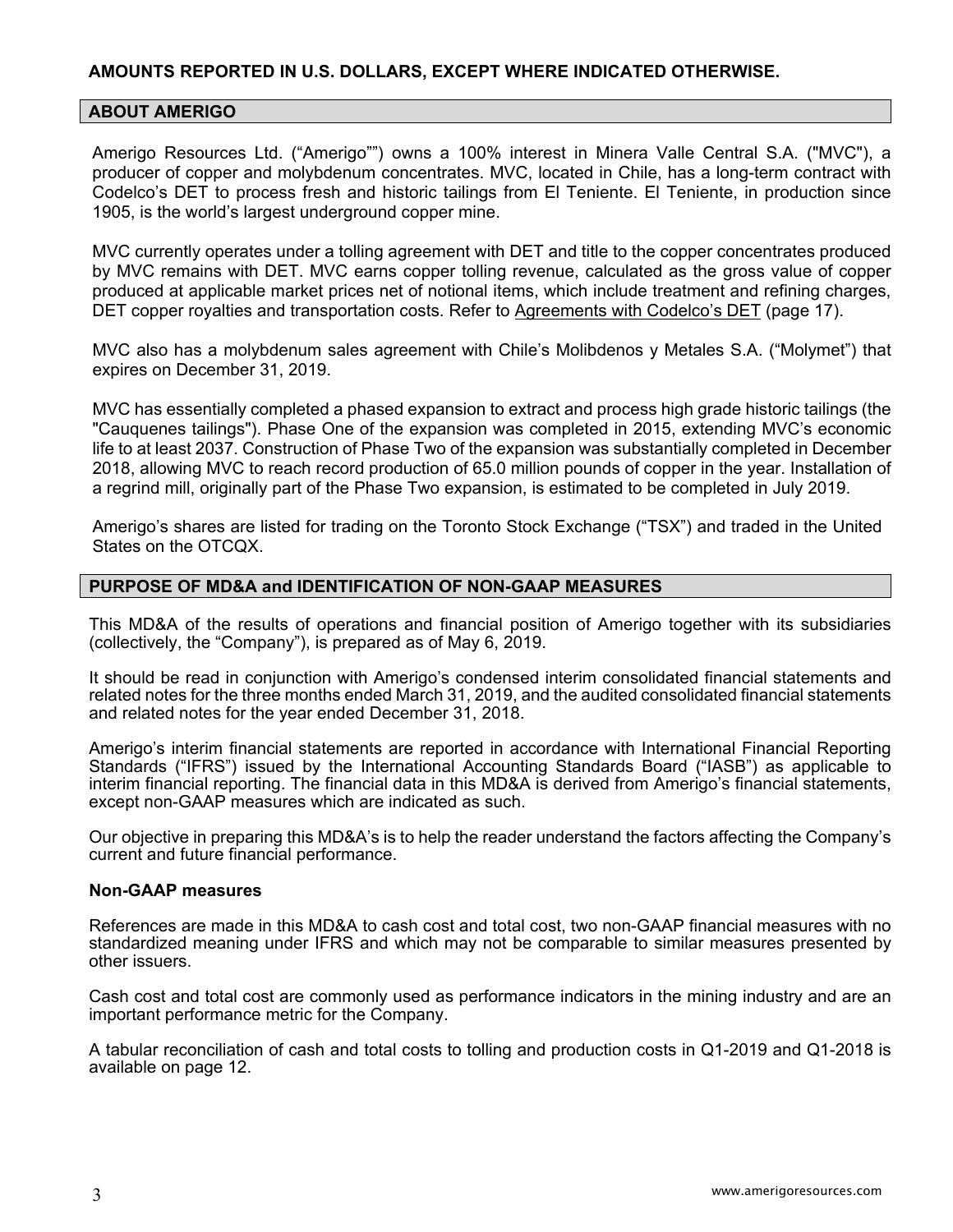## **QUARTERLY HEADLINES**

## **Key performance metrics for the current and comparative quarter**

|                                                                   | Q1-2019 | Q1-2018 |           | Change |  |
|-------------------------------------------------------------------|---------|---------|-----------|--------|--|
|                                                                   |         |         | \$        | %      |  |
| Copper produced (million pounds) $^1$                             | 13.0    | 14.2    | (1.2)     | (8%)   |  |
| Copper delivered (million pounds) $^1$                            | 12.9    | 14.5    | (1.6)     | (11%)  |  |
| Percentage of production from historic tailings                   | 65%     | 63%     |           |        |  |
| Revenue (\$ thousands) <sup>2</sup>                               | 27,736  | 33,881  | (6, 145)  | (18%)  |  |
| DET notional copper royalties (\$ thousands)                      | 8,136   | 10,797  | (2,661)   | (25%)  |  |
| Tolling and production costs (\$ thousands)                       | 25,764  | 28,717  | (2,953)   | (10%)  |  |
| Gross profit (\$ thousands)                                       | 1,972   | 5,164   | (3, 192)  | (62%)  |  |
| Net (loss) income (\$ thousands)                                  | (1,399) | 1,217   | (2,616)   |        |  |
| (Loss) earnings per share - basic & diluted                       | (0.01)  | 0.01    | (0.02)    |        |  |
| Operating cash flow (\$ thousands) $3$                            | 5,170   | 5,944   | (774)     | (13%)  |  |
| Cash flow paid for purchase of plant and equipment (\$ thousands) | 3,596   | 10,274  | (6,678)   | (65%)  |  |
| Cash and cash equivalents (\$ thousands) <sup>4</sup>             | 16,597  | 29,869  | (13, 272) | (44%)  |  |
| Borrowings (\$ thousands) $5$                                     | 66,700  | 66,047  | 653       | $1\%$  |  |
| $MVC's copper price ($/lb)^6$                                     | 2.92    | 3.09    | (0.17)    | (6%)   |  |
| $M/C's$ molybdenum price $$I\text{lb}$ <sup>7</sup>               | 11.11   | 12.12   | (1.01)    | (8%)   |  |

1 Copper production conducted under a tolling agreement with DET.<br>2 Boyanus reported not of potional items (emalting and refining cha

Revenue reported net of notional items (smelting and refining charges, DET notional copper royalties and transportation

costs).<br><sup>3</sup> Operating cash flow before changes in non-cash working capital.<br>4 At March 31, 2019, comprised of \$3.2 million in operating cash accounts and a \$13.4 million debt service reserve account.<br>5 At March 31, 2019, c

 $^5$  At March 31, 2019, comprised of short and long-term portions of \$23.8 and \$42.9 million respectively.<br><sup>6</sup> MVC's copper price is the average notional copper price for the period, before smelting and refining, DET noti royalties, transportation costs and settlement adjustments to prior period sales.<br><sup>7</sup> MVC's molybdenum price is the average realized molybdenum price in the period, before roasting charges and settlement

adjustments to prior period sales

### **Amerigo reported financial loss of \$1.4 million and cash flow from operations of \$5.2 million**

- Net loss was \$1.4 million (Q1-2018: net income of \$1.2 million), due to lower production and lower metal prices.
- Loss per share was \$0.01 basic and diluted (Q1-2018: earnings per share of \$0.01 basic and diluted).
- Cash flow generated from operations before changes in non-cash working capital was \$5.2 million (Q1-2018: \$5.9 million).

### **MVC's Q1-2019 production was lower than expected, negatively affecting financial performance including quarterly cash cost**

- Q1-2019 production was 13.0 million pounds of copper (Q1-2018: 14.2 million pounds), as a result of low plant recoveries. Cauquenes material was extracted from a low-grade zone and had higher than expected fines content and significant iron and clay contamination. MVC also lost 7 operation days in Q1-2019 as a result of a DET tailings system maintenance shutdown.
- Copper production is comprised of 8.4 million pounds from Cauquenes (Q1-2018: 8.9 million pounds) and 4.6 million pounds from fresh tailings (Q1-2018: 5.3 million pounds).
- Molybdenum production was 0.2 million pounds (Q1-2018: 0.4 million pounds).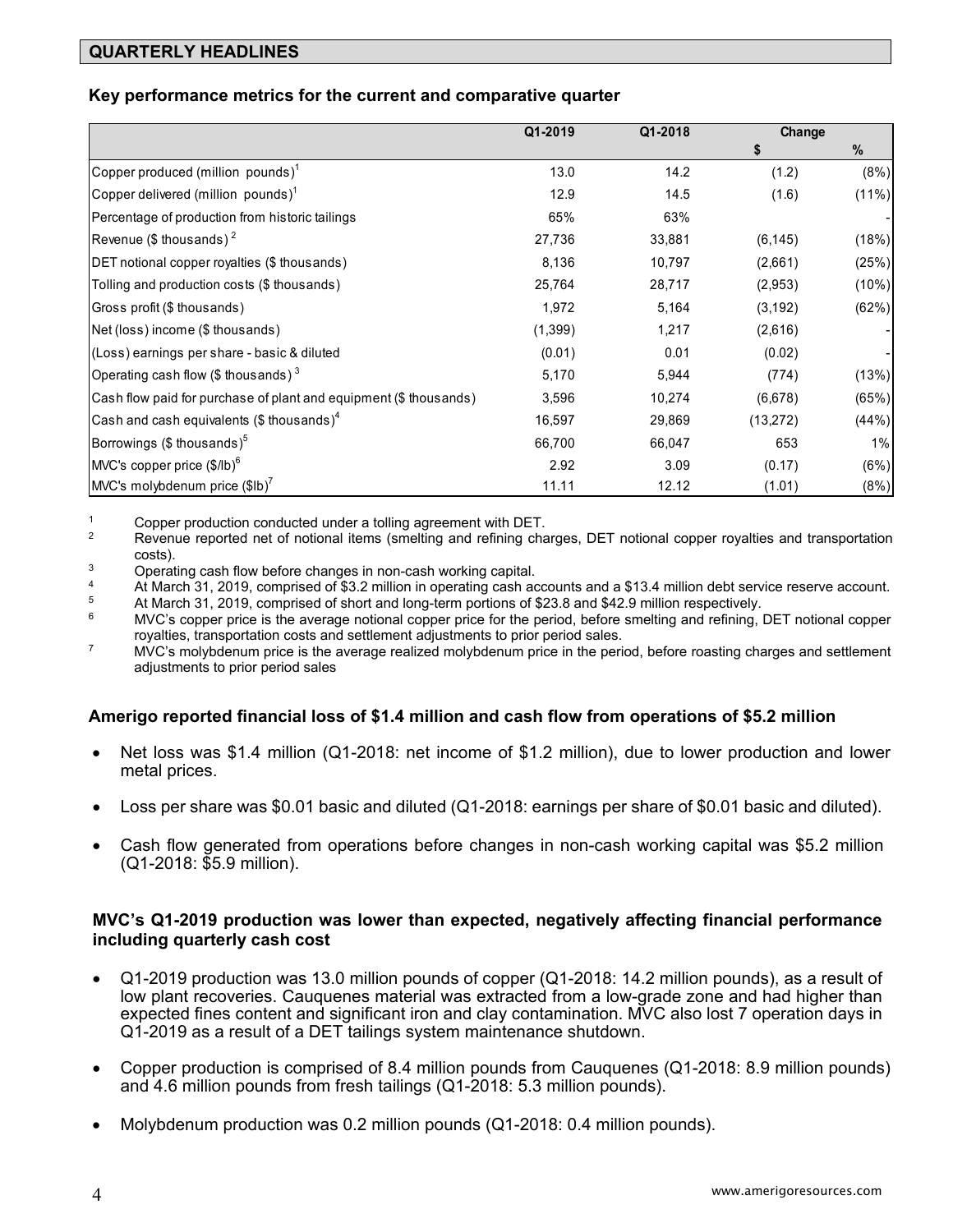- Cash cost (a non-GAAP measure equal to the aggregate of smelting and refining charges, tolling/production costs net of inventory adjustments and administration costs, net of by-product credits, page 12) increased to \$2.03/lb (Q1-2018: \$1.77/lb).
- Total cost (a non-GAAP measure equal to the aggregate of cash cost, DET notional copper royalties and DET molybdenum royalties of \$0.66/lb and depreciation of \$0.33/lb, page 12) increased to \$3.02/lb (Q1-2018: \$2.83/lb), due to higher cash cost and depreciation, mitigated by lower DET notional royalties from lower metal prices.

## **Production ramp up from MVC's Phase Two expansion is ongoing. Annual production and cost guidance have been revised**

- Production in Q2-2019 is expected to be 14.0 million pounds as MVC's mine plan will continue to be constrained by the ability to access better quality material until the new sump is operational in July. In Q3 and Q4-2019, MVC will be operating from a new and deeper Cauquenes sump and the new concentrate regrind mill will be in operation. The mill has been delivered to MVC and is being installed and commissioned in Q2-2019. As a result, quarterly production is expected to improve to 22.0 million pounds.
- As a result of the projected production for H1-2019, MVC has revised its 2019 annual production guidance to 70 – 75 million pounds of copper and 2 million pounds of molybdenum at a cash cost of \$1.45 to \$1.60/lb, compared to original guidance of 80 - 85 million pounds of copper and 2.5 million pounds of molybdenum at a cash cost of \$1.30 to \$1.45/lb. Amerigo's financial performance in 2019 will be highly dependent on MVC meeting these production goals.
- In 2019, MVC continues to expect to incur \$5.8 million in sustaining Capex, in addition to \$3.1 million in Capex payments in connection with the Phase Two expansion.

# **MVC's average copper price in Q1-2019 was \$2.92/lb**

- MVC's copper price was \$2.92 per pound ("/lb") (Q1-2018: \$3.09/lb) and MVC's molybdenum price was \$11.11/lb (Q1-2018: \$12.12/lb).
- Revenue was \$27.7 million (Q1-2018: \$33.9 million), including copper tolling revenue of \$25.5 million (Q1-2018: \$29.5 million) and molybdenum revenue of \$2.2 million (Q1-2018: \$4.4 million).
- Copper tolling revenue is calculated from MVC's gross value of copper produced of \$36.4 million (Q1- 2018: \$46.0 million) and fair value adjustments to settlement receivables of \$2.1 million (Q1-2018: (\$0.2 million), less notional items including DET royalties of \$8.1 million (Q1-2018: \$10.8 million), smelting and refining of \$4.5 million (Q1-2018: \$5.0 million) and transportation of \$0.4 million (Q1-2018: \$0.6 million).
- MVC's financial performance is very sensitive to changes in copper prices. MVC's Q1-2019 provisional copper price was \$2.91/lb, and final prices will be the average London Mental Exchange ("LME") prices for April, May and June 2019. A 10% increase or decrease from the \$2.91/lb provisional price used at March 31, 2019 would result in a \$3.9 million change in revenue in Q2-2019 in respect of Q1-2019 production.
- Amerigo remains fully leveraged to the price of copper.

### **Cash balance at quarter end was \$16.6 million**

- At March 31, 2019 the Company's cash balance was \$16.6 million (December 31, 2018: \$21.3 million), comprising \$3.2 million in operating accounts and \$13.4 million in a debt service reserve account.
- The Company had a \$14.9 million working capital deficiency (December 31, 2018: \$16.9 million), caused by \$22.5 million in scheduled bank debt repayments in the following twelve months.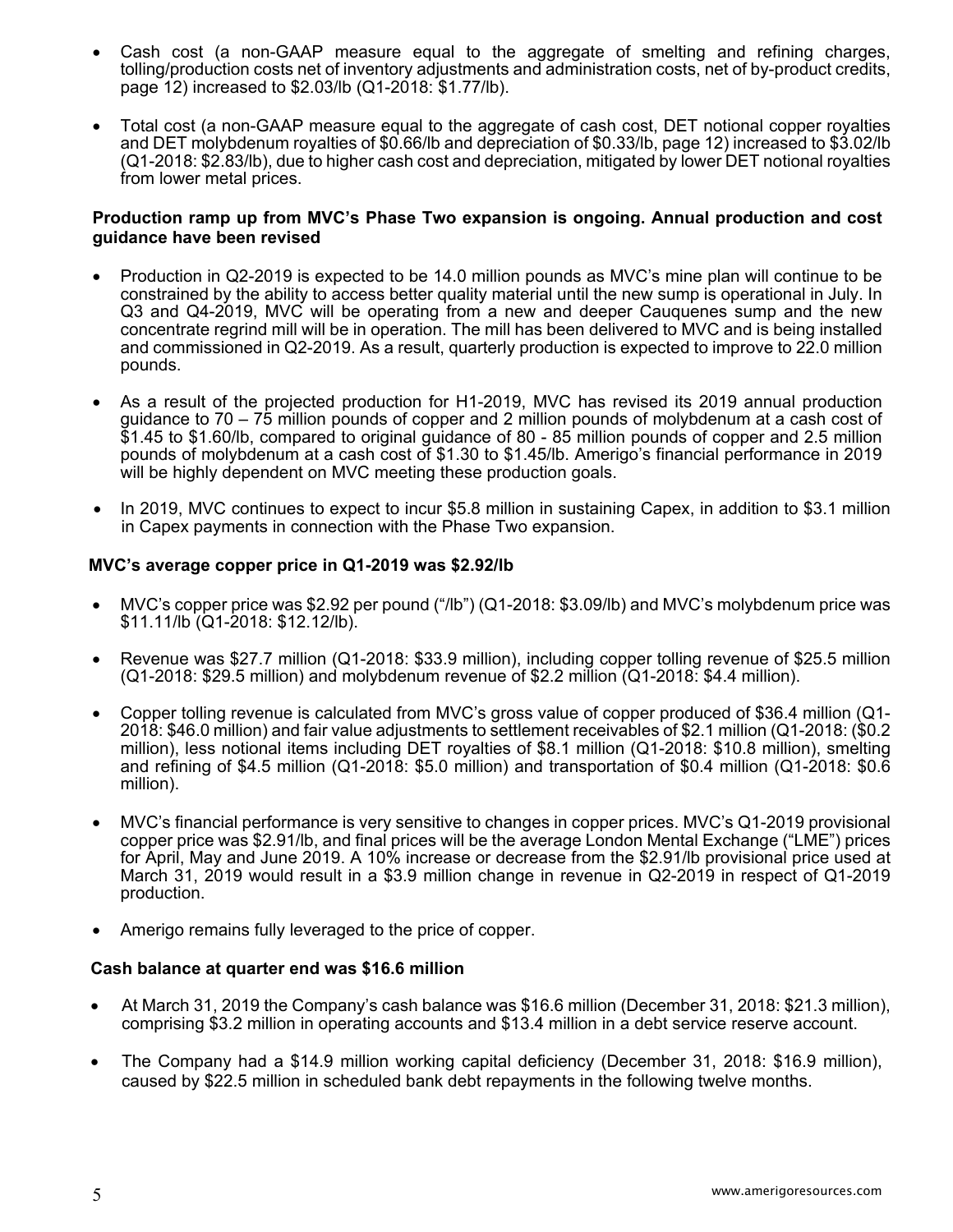- Amerigo does not consider that its working capital deficiency constitutes a significant liquidity risk, as it anticipates generating operating cash flow to meet current liabilities as they come due, assuming copper prices remain at levels above \$2.75/lb.
- Refer to Cautionary Statement on Forward Looking Information (page 20).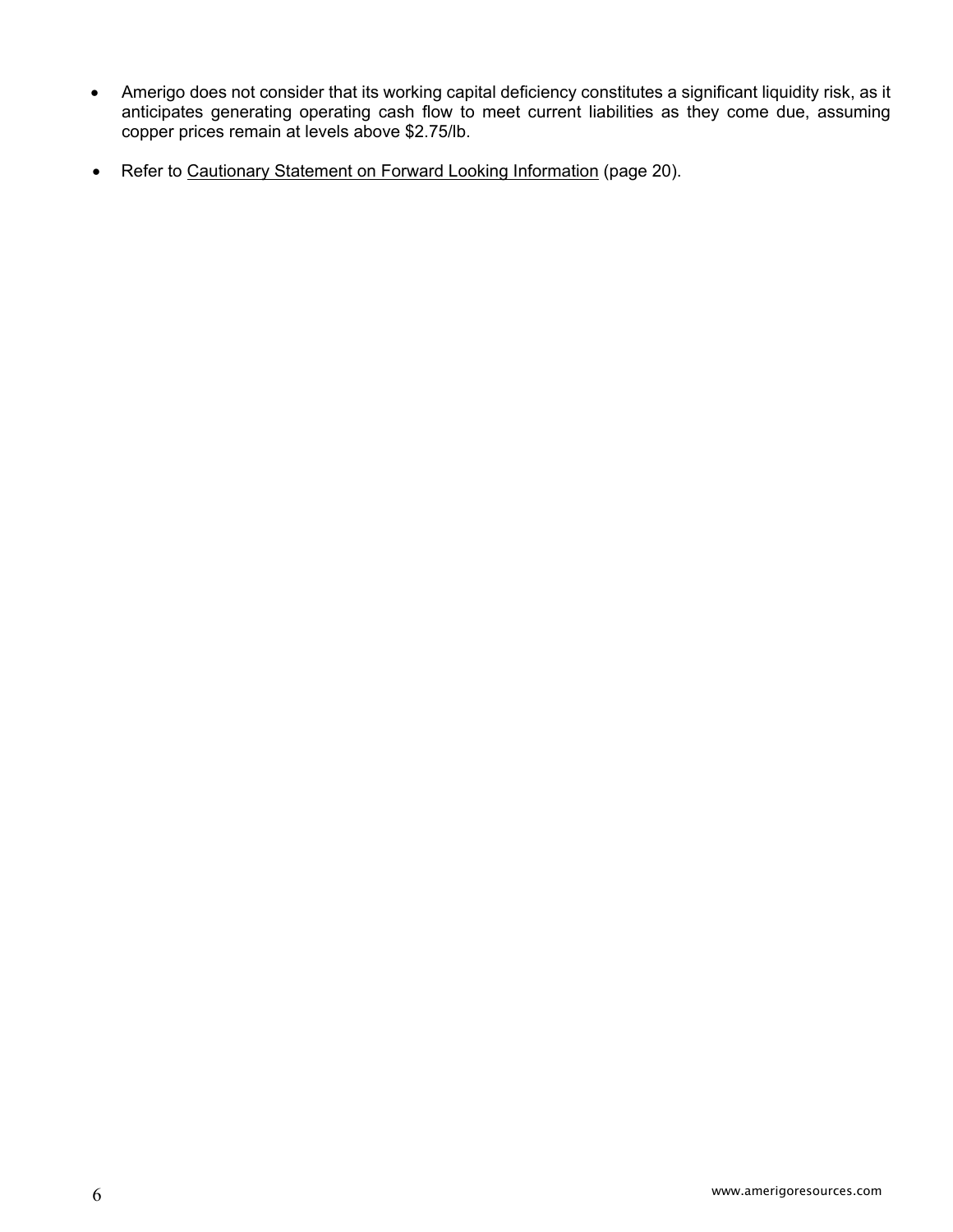# **SUMMARY OF FINANCIAL RESULTS Q1-2019 TO Q1-2018**

|                                                              | Q1-2019   | Q4-2018   | Q3-2018   | Q2-2018   | $\overline{Q1-2018}$ |
|--------------------------------------------------------------|-----------|-----------|-----------|-----------|----------------------|
| Copper production, million pounds                            | 13.005    | 18.531    | 17.555    | 14.658    | 14.210               |
| Copper deliveries, million pounds                            | 12.920    | 17.593    | 17,595    | 14.219    | 14.520               |
| MVC's copper price (\$/lb)                                   | 2.92      | 2.77      | 2.74      | 3.16      | 3.09                 |
| Financial results (\$ thousands)                             |           |           |           |           |                      |
| Revenue                                                      |           |           |           |           |                      |
| Gross value of copper produced                               | 36,413    | 49,168    | 48,891    | 44,493    | 46,041               |
| Adjustments to fair value of settlement receivables          | 2,147     | 408       | (6,083)   | 556       | (179)                |
|                                                              | 38,560    | 49,576    | 42,808    | 45,049    | 45,862               |
| Notional items deducted from gross value of copper produced: |           |           |           |           |                      |
| DET royalties - copper                                       | (8, 136)  | (10, 412) | (9,238)   | (10, 642) | (10, 797)            |
| Smelting and refining                                        | (4, 473)  | (5,920)   | (5,822)   | (4,738)   | (5,040)              |
| Transportation                                               | (444)     | (587)     | (580)     | (518)     | (554)                |
| Copper tolling revenue                                       | 25,507    | 32,657    | 27, 168   | 29,151    | 29,471               |
| Molybdenum and other revenue                                 | 2,229     | 4,925     | 5,202     | 3,848     | 4,410                |
|                                                              | 27,736    | 37,582    | 32,370    | 32,999    | 33,881               |
| Tolling and production costs                                 |           |           |           |           |                      |
| Tolling and production costs                                 | (19, 376) | (21, 334) | (22, 528) | (21, 459) | (22, 839)            |
| Depreciation and amortization                                | (4, 364)  | (3,883)   | (3,625)   | (3,685)   | (3, 566)             |
| Administration                                               | (1, 597)  | (1, 432)  | (1, 347)  | (1, 419)  | (1,696)              |
| DET royalties - molybdenum                                   | (427)     | (854)     | (925)     | (646)     | (616)                |
|                                                              | (25, 764) | (27, 503) | (28, 425) | (27, 209) | (28, 717)            |
| Gross profit                                                 | 1,972     | 10,079    | 3,945     | 5,790     | 5,164                |
| Other expenses                                               |           |           |           |           |                      |
| Derivative to related parties including                      |           |           |           |           |                      |
| changes in fair value                                        | (918)     | 349       | (114)     | 239       | (414)                |
| Salaries, management and professional fees                   | (352)     | (1,037)   | (440)     | (442)     | (575)                |
| Office and general expenses                                  | (280)     | (145)     | (263)     | (141)     | (299)                |
| Share-based payment compensation                             | (491)     | (95)      | (236)     | (312)     | (684)                |
|                                                              | (1, 123)  | (1, 277)  | (939)     | (895)     | (1, 558)             |
| Foreign exchange gain (loss)                                 | 331       | (570)     | 109       | (457)     | 98                   |
| Other gains (losses)                                         | 5         | (31)      | 8         | 53        | 168                  |
|                                                              | 336       | (601)     | 117       | (404)     | 266                  |
|                                                              | (1,705)   | (1,529)   | (936)     | (1,060)   | (1,706)              |
| Operating profit                                             | 267       | 8,550     | 3,009     | 4,730     | 3,458                |
| Finance expense                                              | (1,797)   | (1,420)   | (989)     | (912)     | (985)                |
| (Loss) income before income tax                              | (1,530)   | 7,130     | 2,020     | 3,818     | 2,473                |
| Income tax recovery (expense)                                | 131       | (2,010)   | (582)     | (1,098)   | (1,256)              |
| Net (loss) income                                            | (1, 399)  | 5,120     | 1,438     | 2,720     | 1,217                |
|                                                              |           |           |           |           |                      |
| (Loss) earnings per share - basic                            | (0.01)    | 0.03      | 0.01      | 0.02      | 0.01                 |
| (Loss) earnings per share - diluted                          | (0.01)    | 0.03      | 0.01      | 0.02      | 0.01                 |
| Unit tolling and production costs                            | 1.99      | 1.56      | 1.62      | 1.91      | 1.98                 |
| Cash cost $(\$/IB)^1$                                        | 2.03      | 1.45      | 1.38      | 1.71      | 1.77                 |
| Total cost $(\$/IB)^{-1}$                                    | 3.02      | 2.27      | 2.17      | 2.74      | 2.83                 |
| Uses and sources of cash (\$thousands)                       |           |           |           |           |                      |
| Operating cash flow before w orking capital changes          | 5,170     | 9,228     | 6,194     | 6,428     | 5,944                |
| Operating cash flow after w orking capital changes           | (1, 448)  | 7,811     | 8,120     | 1,785     | 9,437                |
| Cash used in investing activities                            | (3,596)   | (4, 574)  | (11, 148) | (9,961)   | (10, 274)            |
| Cash received from (used in) financing activities            | 131       | (5,367)   | 5,690     | 447       | 2,882                |
| Ending cash balance <sup>2</sup>                             | 16,597    | 21,338    | 23,330    | 21,390    | 29,869               |

<sup>1</sup> Cash and total costs are non-GAAP measures. Page 12 has the reconciliation of these measures to tolling and production<br>costs.

2 At March 31, 2019, comprises \$3.2 million in operating cash accounts and a \$13.4 million DSRA.

A discussion on key quarterly variances (revenue and tolling and production costs) can be found on pages 13 and 14.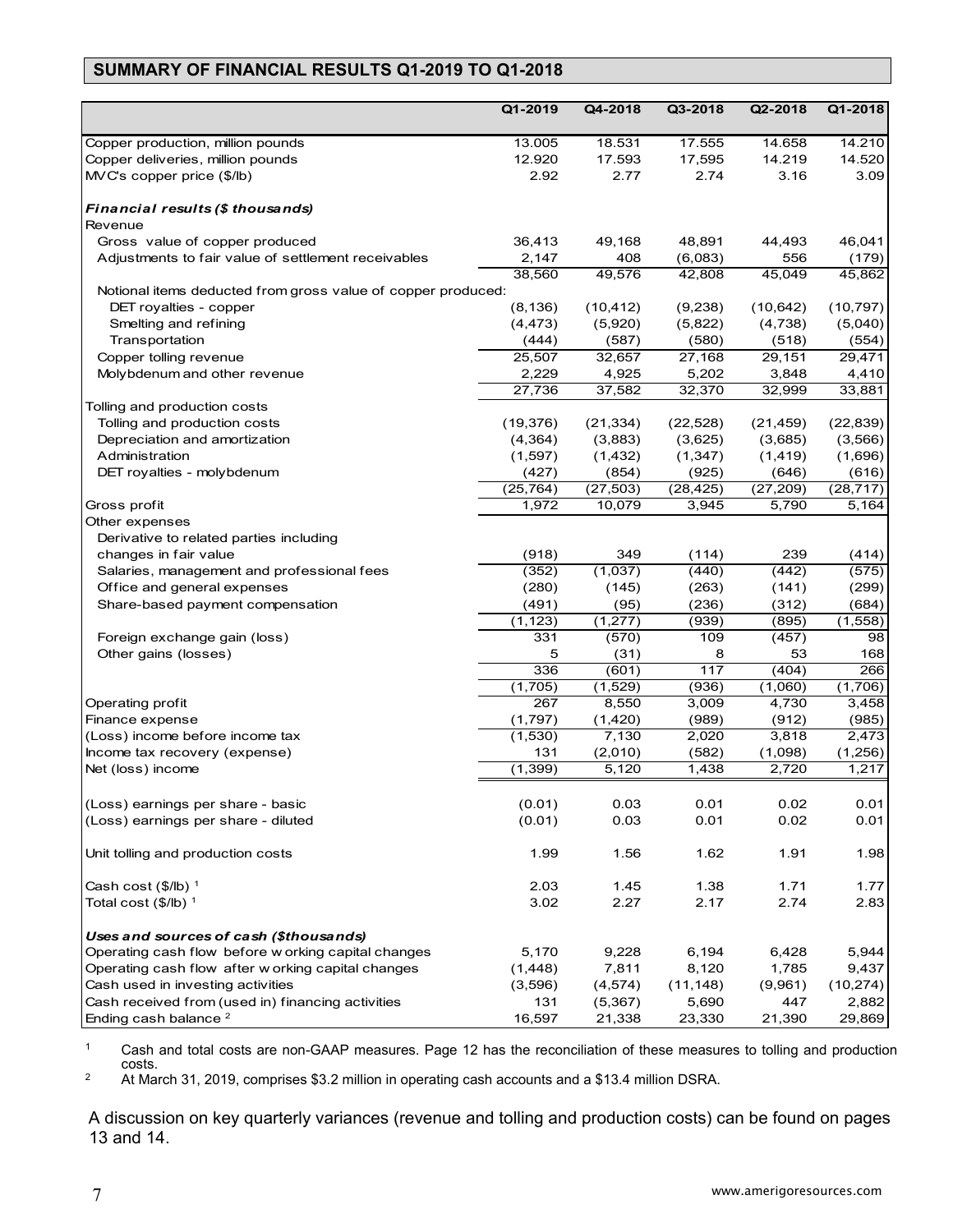## **OPERATING RESULTS**

Copper production in Q1-2019 was 13.0 million pounds (Q1-2018: 14.2 million pounds), comprising 8.4 million pounds from Cauquenes (Q1-2018: 8.9 million pounds) and 3.6 million pounds from fresh tailings (Q1-2018: 5.3 million pounds).

Production was lower than forecast as a result of low plant recoveries. Cauquenes material was extracted from a known poor-quality zone as dictated by the mining plan sequence. However, in addition to lower grades, the material had a higher than expected fines content and significant iron and clay contamination, which negatively affected recoveries and the quality of the final copper and molybdenum concentrates.

In addition, MVC suspended operations for an unexpectedly long 7 days in March, in response to a shutdown of DET's tailings system, required to conduct maintenance work in various sections of the entire DET tailings concrete channel.

The ramp up and optimization of MVC's new flotation plant was affected by the shutdown, the high fines content and the contaminations, requiring frequent adjustments to plant operating conditions.

The poor-quality fine material in Cauquenes appears to be constrained to a zone about 20 to 30 meters deep in the central area of the deposit. The material below this level, and to the periphery of the deposit, contains higher quantities of coarse material with better expected recoveries.

As part of its 2019 mining plan, MVC is currently building a new and deeper Cauquenes extraction sump at the 48-meter level which will be operational in Q3-2019. Quarterly copper production is expected to be 14 million pounds in Q2-2019, improving to 22 million pounds in Q3 and Q4.

Production in H2-2019 will be augmented by the new Cauquenes extraction sump and the new concentrate regrind mill. The mill has been delivered to MVC and will be put into operation in Q2-2019.

Molybdenum production was 0.2 million pounds (Q1-2018: 0.4 million pounds).

|                                           | Q1-2019    | Q1-2018    |
|-------------------------------------------|------------|------------|
| <b>FRESH TAILINGS FROM EL TENIENTE</b>    |            |            |
| Tonnes processed                          | 9,956,069  | 10,521,210 |
| Copper grade (%)                          | 0.110%     | 0.119%     |
| Copper recovery                           | 19.0%      | 19.3%      |
| Copper produced (lbs)                     | 4,593,225  | 5,308,746  |
| <b>HISTORIC TAILINGS FROM EL TENIENTE</b> |            |            |
| Tonnes processed                          | 4,941,816  | 5,328,898  |
| Copper grade (%)                          | 0.237%     | 0.246%     |
| Copper recovery                           | 32.6%      | 30.8%      |
| Copper produced (lbs)                     | 8,411,828  | 8,901,172  |
| <b>COPPER</b>                             |            |            |
| Total copper produced (lbs)               | 13,005,053 | 14,209,918 |
| Total copper delivered to DET (lbs)       | 12,919,668 | 14,519,627 |
| MOLYBDENUM                                |            |            |
| Total molybdenum produced (lbs)           | 242,810    | 372,144    |
| Total molybdenum sold (lbs)               | 255,394    | 355,859    |

# **Production**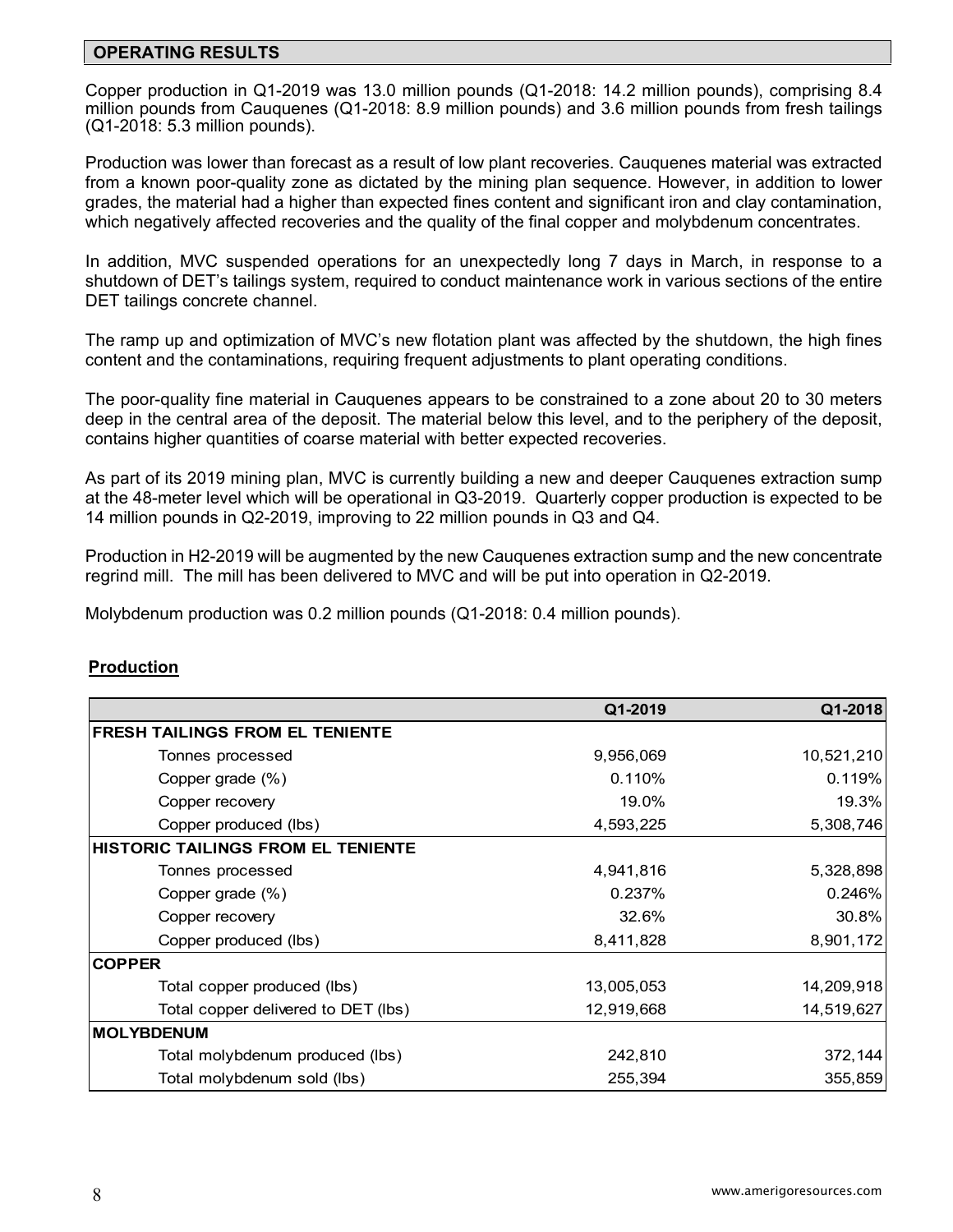# **FINANCIAL RESULTS – Q1-2019**

Net loss was \$1.4 million (\$0.01 basic and diluted loss per share) (Q1-2018: net income of \$1.2 million; \$0.01 basic and diluted earnings per share) because of lower production and weaker metal prices.

# **Revenue**

Revenue in Q1-2019 was \$27.7 million (Q1-2018: \$33.9 million).

|                                                              | Q1-2019         | Q1-2018   |
|--------------------------------------------------------------|-----------------|-----------|
| Average LME copper price per pound                           | \$<br>$2.82$ \$ | 3.16      |
|                                                              |                 |           |
| Gross value of copper produced (thousands)                   | \$<br>36,413 \$ | 46,041    |
| Adjustments to fair value of settlement receivables          | 2,147           | (179)     |
|                                                              | 38,560          | 45,862    |
| Notional items deducted from gross value of copper produced: |                 |           |
| DET royalties - copper (thousands)                           | (8, 136)        | (10, 797) |
| Smelting and refining charges (thousands)                    | (4, 473)        | (5,040)   |
| Transportation (thousands)                                   | (444)           | (554)     |
| Copper tolling revenue (thousands)                           | 25,507          | 29,471    |
| Molybdenum revenue (thousands)                               | 2,229           | 4,410     |
| Revenue (thousands)                                          | \$<br>27,736 \$ | 33,881    |
| MVC's copper price (\$/lb)                                   | \$<br>$2.92$ \$ | 3.09      |
| MVC's molybdenum price (\$/lb)                               | 11.11S          | 12.12     |

MVC produces copper concentrates under a tolling agreement with DET. Title to the copper concentrates produced by MVC is retained by DET and MVC earns tolling revenue, calculated as the gross value of copper produced at applicable market prices, plus or minus adjustments to the fair value of settlement receivables, net of notional items (DET copper royalties, treatment and refining charges and transportation costs).

Copper revenue is billed weekly based on the tolling activity of the preceding week, which is measured by the production of copper concentrates. Additional billings are done on a monthly basis based on the tolling activity for the full month, less weekly billings, and to bill for pricing term differences, as disclosed in the following paragraph.

MVC's compensation is determined in accordance with annual industry benchmarks for pricing terms and smelting and refining charges. In 2019, it is based on the average London Metal Exchange ("LME") copper price for the third month following delivery of copper concentrates produced under the tolling agreement ("M+3"). Accordingly, final pricing for copper produced by MVC is determined based on the average LME copper price of the third month following delivery of copper, which for March 2019 deliveries will be the average LME copper price for June 2019. This variable difference gives rise to a derivative, changes in the fair value of which are recognized in revenue as settlement receivables.

The average LME copper price in Q1-2019 was \$2.82/lb (Q1-2018: \$3.16/lb) and MVC's copper price was \$2.92/lb (Q1-2018: \$3.09/lb).

At March 31, 2019, the provisional copper price used by MVC was \$2.91/lb. Financial performance is very sensitive to changes in copper prices. For example, a 10% increase or decrease from the \$2.91/lb price would result in a \$3.9 million change in copper tolling revenue in Q2-2019.

DET royalties on copper production are a notional item deducted from MVC's gross value of copper produced. In Q1-2019, DET notional copper royalties were \$8.1 million, (Q1-2018: \$10.8 million) due to lower production and weaker copper prices.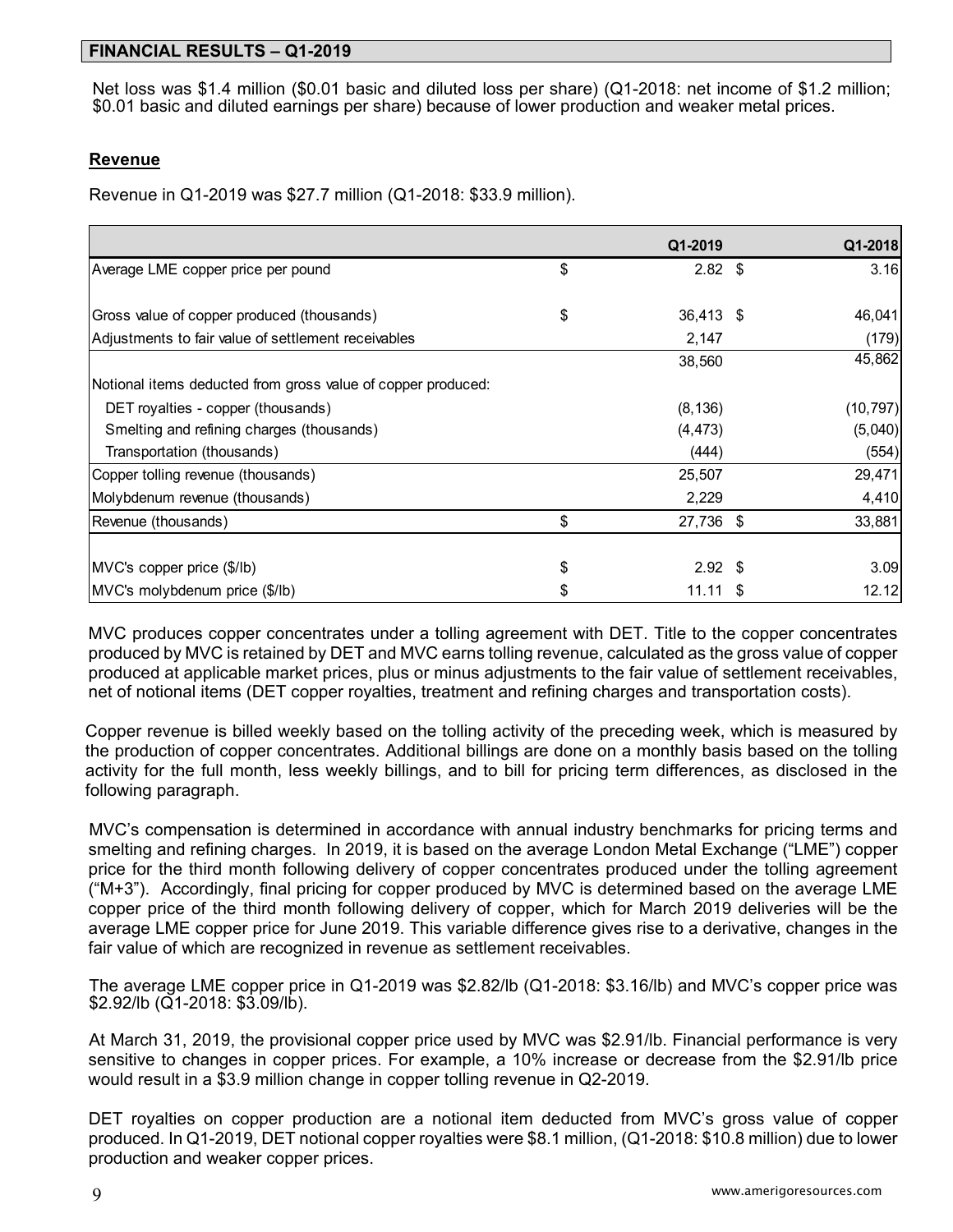We disclose the terms for DET notional copper royalties and molybdenum royalties under Agreements with Codelco's DET (page 17).

Molybdenum produced by MVC is sold under a written sales agreement with Molymet. Revenue is billed monthly based on the amount of concentrates delivered during the preceding month. Molymet can elect different pricing terms on a monthly basis. In Q1-2019, the pricing term elected was M+3 in respect of the average Platt's molybdenum dealer oxide price of the month of sale. This variable difference also gives rise to a derivative, which is valued at fair value through profit or loss.

In Q1-2019, MVC's molybdenum sales price was \$11.11/lb (Q1-2018: \$12.12/lb). At March 31, 2019, molybdenum sales were provisionally priced at \$12.31/lb. A 10% increase or decrease in this price would result in price-driven revenue settlement adjustments of \$0.3 million.

# **Expenses**

| (Expressed in thousands)                  | Q1-2019      | Q1-2018      |
|-------------------------------------------|--------------|--------------|
| Direct tolling and production costs       |              |              |
| Power costs                               | \$<br>7,731  | \$<br>7,975  |
| Labour costs                              | 2,620        | 2,741        |
| Lime costs                                | 1,993        | 2,197        |
| Grinding media                            | 1,779        | 1,853        |
| Other direct tolling / production costs   | 5,253        | 8,073        |
|                                           | 19,376       | 22,839       |
| Depreciation and amortization             | 4,364        | 3,566        |
| Administration                            | 1,597        | 1,696        |
| DET royalties - molybdenum                | 427          | 616          |
| Tolling and production costs              | \$<br>25,764 | \$<br>28,717 |
| Unit tolling and production costs (\$/lb) | 1.99         | 1.98         |

Power costs decreased by \$0.3 million or 5% compared to Q1-2018 due to lower power rates. Costs in Q1-2019 were \$0.1016/kWh (Q1-2018: \$0.1156/kWh).

Labour and lime cost decreased by \$0.1 million and \$0.2 million respectively compared to Q1-2018, due to a weaker Chilean peso. Grinding media costs remained at \$1.8 million.

In aggregate, other direct tolling costs decreased by \$2.8 million, mostly due to inventory variations caused by a higher cost used to value inventory and lower quarterly deliveries compared to production. The behaviour of other costs is noted in the table below.

| (Expressed in thousands)                      | Q1-2019     |     | Q1-2018 |
|-----------------------------------------------|-------------|-----|---------|
| Other direct tolling costs                    |             |     |         |
| Maintenance, excluding labour                 | 2,153       |     | 1.944   |
| Historic tailings extraction                  | \$<br>1,306 | -\$ | 1,592   |
| Molybdenum production costs                   | 1.548       |     | 1,499   |
| Industrial water                              | 796         |     | 643     |
| Subcontractors, support services              | 662         |     | 635     |
| Inventory adjustments                         | (2,702)     |     | 532     |
| Process control, environmental and safety     | 567         |     | 518     |
| Copper reagents                               | 732         |     | 514     |
| Filtration and all other direct tolling costs | 191         |     | 196     |
|                                               | \$<br>5.253 | \$  | 8,073   |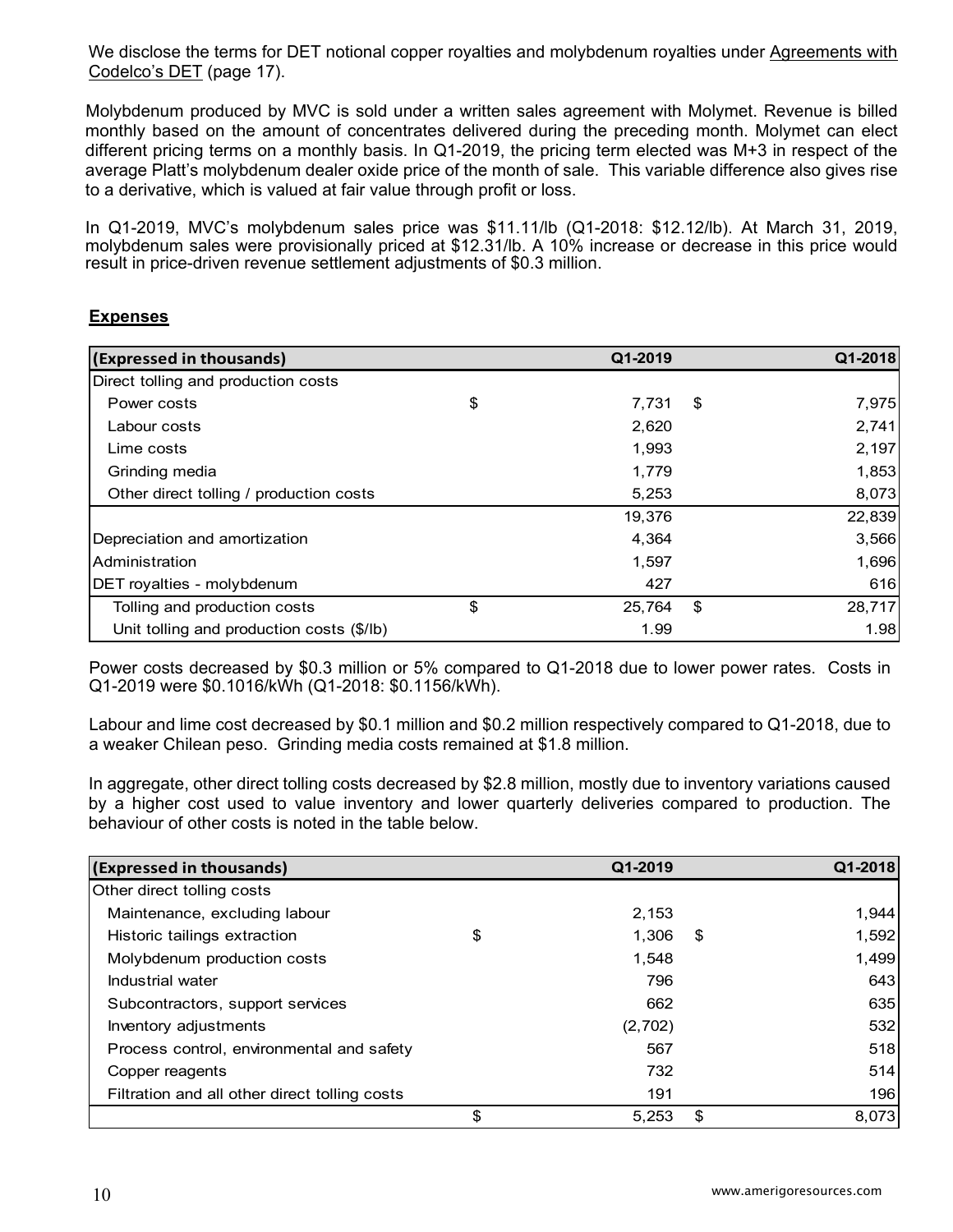| (S/lb Cu)                                     | Q1-2019 | Q1-2018 |
|-----------------------------------------------|---------|---------|
| Other direct tolling costs                    |         |         |
| Maintenance, excluding labour                 | 0.17    | 0.14    |
| Historic tailings extraction                  | 0.10    | 0.11    |
| Molybdenum production costs                   | 0.12    | 0.11    |
| Industrial water                              | 0.06    | 0.05    |
| Subcontractors, support services              | 0.05    | 0.04    |
| Inventory adjustments                         | (0.21)  | 0.04    |
| Process control, environmental and safety     | 0.04    | 0.04    |
| Copper reagents                               | 0.06    | 0.04    |
| Filtration and all other direct tolling costs | 0.01    | 0.01    |
|                                               | 0.41    | 0.57    |

Depreciation and amortization were \$4.4 million (Q1-2018: \$3.6 million), due to MVC's higher asset base following the Phase Two expansion.

Administration expenses were \$1.6 million (Q1-2018: \$1.7 million).

Other expenses of \$1.7 million in Q1-2019 and Q1-2018 are costs not related to MVC's production operations, and include:

- General and administration expenses of \$1.1 million (Q1-2018: \$1.6 million) including share-based payments of \$0.5 million (Q1-2018: \$0.7 million), salaries, management and professional fees of \$0.5 million (Q1-2018: \$0.6 million) and office and general expenses of \$0.3 million (Q1-2018: \$0.3 million).
- $\bullet$  A \$0.9 million expense associated with the derivative to related parties (Q1-2018: \$0.4 million), including actual amounts paid or accrued to related parties of \$0.2 million (Q1-2018: \$0.2 million) and an increase in the derivatives' fair value of \$0.7 million (Q1-2018: \$0.2 million).
- Other gains of \$0.3 million in Q1-2019 and Q1-2018, comprised of a foreign exchange gain of \$0.3 million (Q1-2018: \$0.1 million) and in Q1-2018 other gains of \$0.2 million).

The Company's finance expense was \$1.8 million (Q1-2018: \$1.0 million) which includes finance, commitment and interest charges and changes in value on interest rate swaps. Interest expense was \$0.4 million lower in Q1-2018 as MVC had not yet fully drawn the Phase Two loan. Finance expense increased by a further \$0.4 million in Q1-2019 from fair value adjustments to interest rate swaps.

Income tax recovery was \$0.1 million, fully in connection with deferred income tax. In Q1-2018 the Company posted income tax expense of \$1.3 million, including current income tax expense of \$\$0.7 million and deferred income tax expense of \$0.6 million.

Deferred income tax recovery or expense results from the changes to deferred income tax liabilities, arising predominantly from the differences between the book and tax values of MVC's property, plant and equipment. Deferred tax liabilities do not represent income tax payable.

# **Cash Cost and Total Cost**

Cash cost and total cost are non-GAAP measures prepared on a basis consistent with the industry standard Brook Hunt definitions.

The Company believes that these measures provide additional information to evaluate corporate performance. Management also uses these measures to monitor internal performance.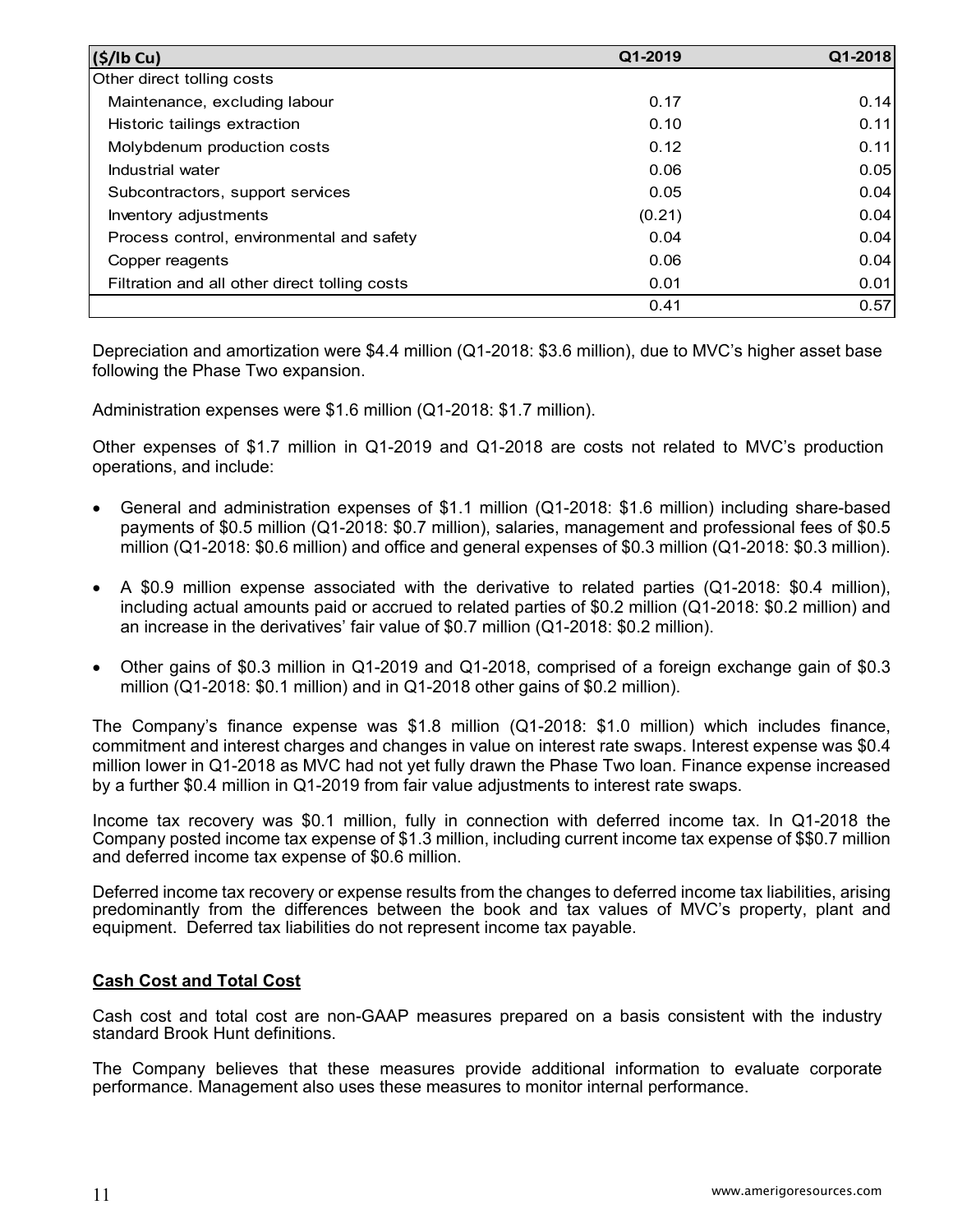A reconciliation of tolling and production costs to cash cost and total cost in Q1-2019 and Q1-2018 is presented below:

|                                             | Q1-2019         |     | Q1-2018   |
|---------------------------------------------|-----------------|-----|-----------|
| Tolling and production costs (thousands)    | \$<br>25,764 \$ |     | 28,717    |
| Add (deduct):                               |                 |     |           |
| DET notional royalties - copper (thousands) | 8,136           |     | 10,797    |
| Smelting and refining charges (thousands)   | 4,473           |     | 5,040     |
| Transportation costs (thousands)            | 444             |     | 554       |
| Inventory adjustments (thousands):          | 2,702           |     | (532)     |
| By-product credits (thousands)              | (2, 229)        |     | (4, 410)  |
| Total cost (thousands)                      | \$<br>39,290 \$ |     | 40,166    |
| Deduct:                                     |                 |     |           |
| DET notional royalties - copper (thousands) | (8, 136)        |     | (10, 797) |
| DET royalties - molybdenum (thousands)      | (427)           |     | (616)     |
|                                             | (8, 563)        |     | (11, 413) |
| Depreciation and amortization (thousands)   | (4, 364)        |     | (3, 566)  |
| Cash cost (thousands)                       | \$<br>26,363    | -\$ | 25,187    |
| Pounds of copper tolled from                |                 |     |           |
| fresh and old tailings (millions)           | 12.92           |     | 14.21     |
| Cash cost (\$/lb)                           | 2.03            |     | 1.77      |
| Total cost (\$/lb)                          | 3.02            |     | 2.83      |

The Company's trailing quarterly cash costs (\$/lb of copper produced) were:

|                     | Q1-2019 | Q4-2018 | Q3-2018 | Q2-2018 | Q1-2018 |
|---------------------|---------|---------|---------|---------|---------|
|                     |         |         |         |         |         |
| Power costs         | 0.60    | 0.45    | 0.44    | 0.56    | 0.56    |
| Smelting & refining | 0.34    | 0.32    | 0.33    | 0.32    | 0.35    |
| Lime                | 0.15    | 0.12    | 0.11    | 0.16    | 0.16    |
| Grinding media      | 0.14    | 0.14    | 0.11    | 0.12    | 0.13    |
| Administration      | 0.12    | 0.08    | 0.08    | 0.10    | 0.12    |
| Transportation      | 0.04    | 0.03    | 0.03    | 0.03    | 0.04    |
| Other direct costs  | 0.81    | 0.58    | 0.58    | 0.68    | 0.72    |
| By-product credits  | (0.17)  | (0.27)  | (0.30)  | (0.26)  | (0.31)  |
| Cash Cost           | \$2.03  | \$1.45  | \$1.38  | \$1.71  | \$1.77  |

Cash cost increased in Q1-2019 by \$0.26/lb compared to Q1-2018. \$0.14/lb of the variance was the result of lower by-product credits. \$0.12/lb of the variance was the result of higher aggregate unit costs as a result of lower production, with the exception of unit costs for smelting and refining and lime.

The Company's trailing quarterly total costs (\$/lb of copper produced) were:

|                                         | Q1-2019 | Q4-2018 | Q3-2018 | Q2-2018 | Q1-2018 |
|-----------------------------------------|---------|---------|---------|---------|---------|
| Cash cost                               | 2.03    | 1.45    | 1.38    | 1.71    | 1.77    |
| <b>DET</b> notional royalites/royalties | 0.66    | 0.61    | 0.58    | 0.77    | 0.81    |
| Amortization/depreciation               | 0.33    | 0.21    | 0.21    | 0.26    | 0.25    |
| Total Cost                              | \$3.02  | \$2.27  | \$2.17  | \$2.74  | \$2.83  |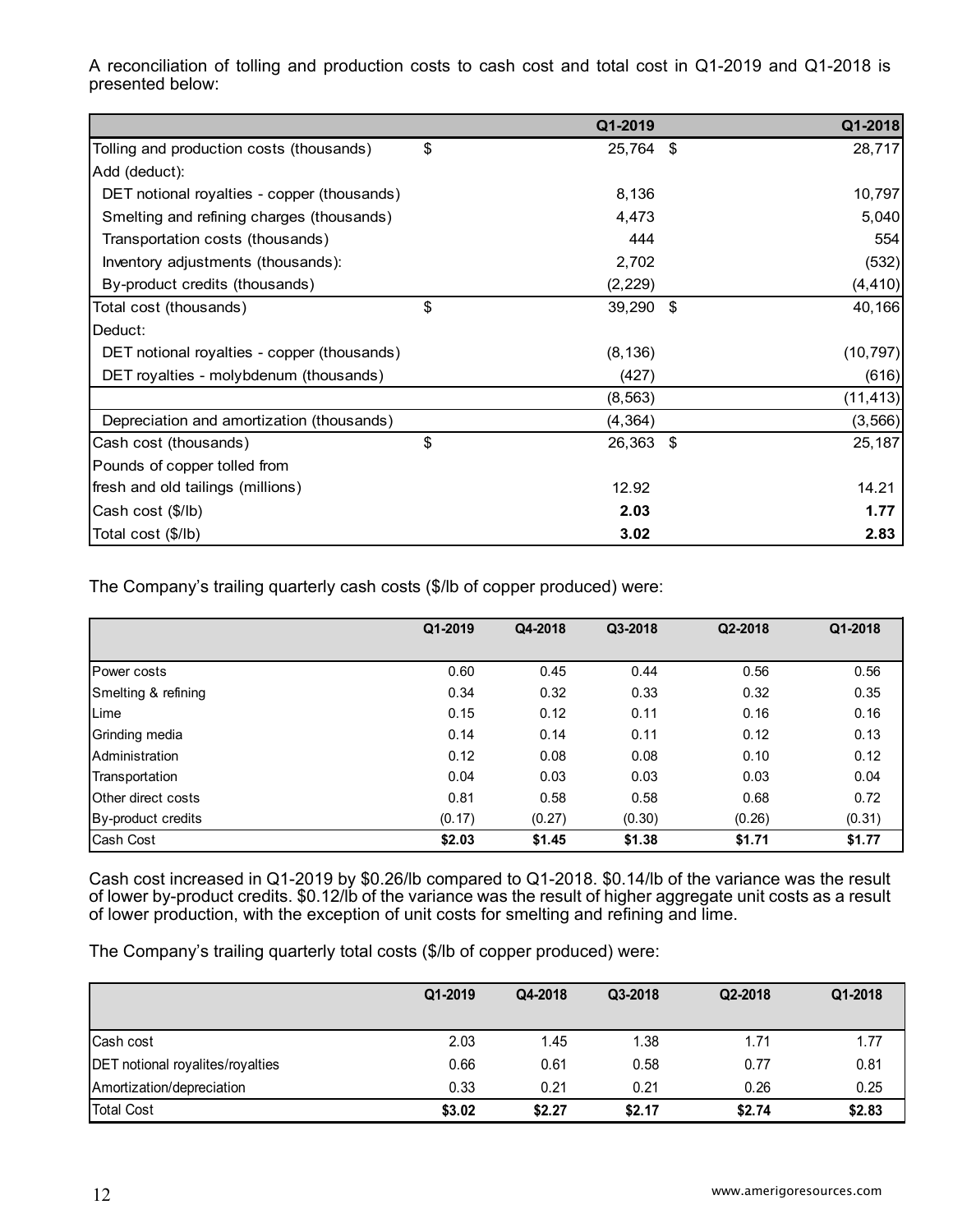Total cost was \$3.02/lb (Q1-2018: \$2.83/lb), due to a \$0.26/lb increase in cash cost and a \$0.08/lb increase in depreciation, mitigated by a \$0.15/lb decrease in DET notional royalties from lower metal prices.

# **COMPARATIVE PERIODS**

Amerigo's quarterly financial statements are reported under IFRS applicable to interim financial reporting.

The following tables provide highlights from Amerigo's financial statements of quarterly results for the past eight quarters.

|                                   | Q1-2019  | Q4-2018 | Q3-2018 | Q2-2018 |
|-----------------------------------|----------|---------|---------|---------|
|                                   |          |         |         |         |
|                                   |          |         |         |         |
| Total revenue (thousands)         | 27,736   | 37,582  | 32.370  | 32,999  |
| Net (loss) income (thousands)     | (1, 399) | 5,120   | 1,438   | 2,720   |
| (Loss) earnings per share         | (0.01)   | 0.03    | 0.01    | 0.02    |
| Diluted (loss) earnings per share | (0.01)   | 0.03    | 0.01    | 0.02    |

|                                   | Q1-2018 | Q4-2017 | Q3-2017 | Q2-2017 |
|-----------------------------------|---------|---------|---------|---------|
|                                   | \$      |         |         |         |
|                                   |         |         |         |         |
| Total revenue (thousands)         | 33,881  | 37,001  | 37.421  | 29,860  |
| Net income (loss) (thousands)     | 1.217   | 3,098   | 7,854   | (1,653) |
| Earnings (loss) per share         | 0.01    | 0.02    | 0.04    | (0.01)  |
| Diluted earnings (loss) per share | 0.01    | 0.02    | 0.04    | (0.01)  |

Quarterly revenue variances result mostly from higher or lower copper deliveries (a factor of quarterly production), MVC's copper price (a factor of market prices) and adjustments to the fair value of settlement receivables.

The Company's revenues are highly sensitive to these variables, as summarized below:

|                                     | Q1-2019 | Q4-2018 | Q3-2018 | Q2-2018 | Q1-2018 | Q4-2017 | Q3-2017 | Q2-2017 |
|-------------------------------------|---------|---------|---------|---------|---------|---------|---------|---------|
| Copper sales/deliveries $1$         | 12.9    | 17.6    | 17.6    | 14.22   | 14.52   | 16.28   | 15.25   | 16.2    |
| MVC's copper price                  | 2.92    | 2.77    | 2.74    | 3.16    | 3.09    | 3.10    | 3.00    | 2.59    |
| Settlement adjustments <sup>2</sup> | 0.85    | 0.41    | (6.08)  | 0.56    | (0.18)  | 1.07    | 6.28    | (1.00)  |

1 Million pounds of copper sold under tolling agreements with DET.<br>2 Adjustments to fair value of copper settlement receivables, expressed in millions of dollars.

Q2-2017 revenue was positively impacted by higher volumes of copper tolled, partially offset by lower average copper prices and the effect of negative settlement adjustments. Q3-2017 was positively impacted by higher copper prices and significant positive settlement adjustments. Q4-2017 to Q2-218 revenue were positively impacted by strong copper prices. Q3-2018 were positively affected by then record copper deliveries, but negatively impacted by lower copper prices and \$6.1 million in negative settlement adjustments. In Q4-2018, copper deliveries remained at record level and MVC's copper price improved slightly to \$2.77/lb with positive settlement adjustments of \$0.4 million. In Q1-2019, copper deliveries were substantially lower than in recent quarters due to lower recoveries and a plant shutdown. MVC's copper price improved to \$2.92/lb and there were \$0.9 million in positive settlement adjustments.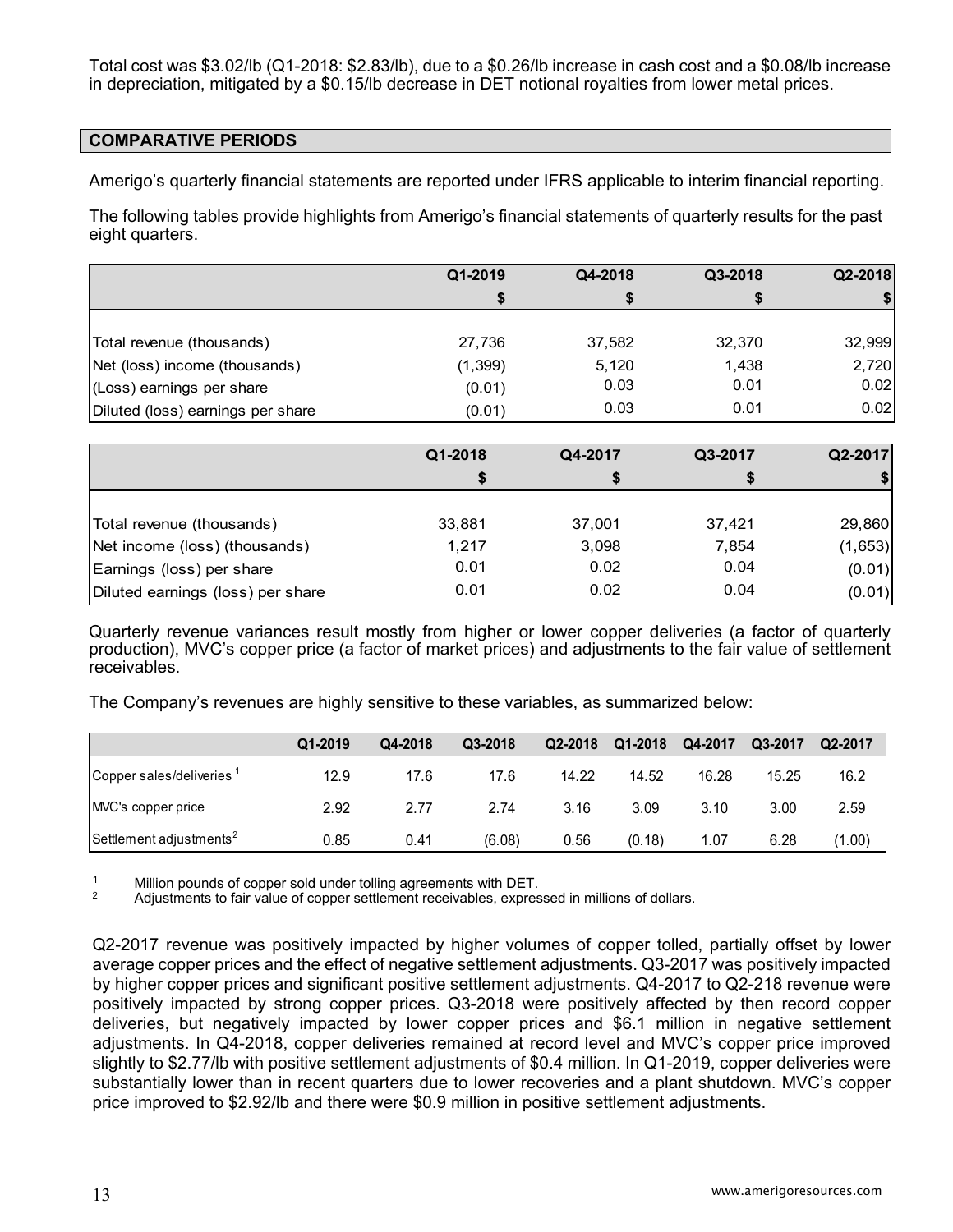In addition to revenue variances, the Company's quarterly results in the most recent eight quarters were also affected by higher or lower cost of sales:

|                                      | Q1-2019 | Q4-2018 | Q3-2018 | Q2-2018 | Q1-2018 | Q4-2017 | Q3-2017 | Q2-2017 |
|--------------------------------------|---------|---------|---------|---------|---------|---------|---------|---------|
| Tolling and production costs         | \$25.76 | \$27.50 | \$28.43 | \$27.21 | \$28.72 | \$28.54 | \$25.52 | \$26.17 |
| Unit tolling and production $cost^2$ | \$1.99  | \$1.56  | \$1.62  | \$1.91  | \$1.98  | \$1.75  | \$1.67  | \$1.62  |

 $\frac{1}{2}$  Million of dollars.

2 Tolling and production costs divided over pounds of copper delivered.

Tolling and production costs are affected by production levels, input costs (particularly power, lime and grinding media costs) and the depreciation or appreciation of the CLP to the U.S. dollar. Q3-2017 costs were lower than the prior quarter, due to lower copper production and the termination of a tolling contract with Minera Maricunga. Q4-2017 and Q1-2018 costs increased due to higher power, lime and other direct costs. Total Q3-2018 costs increased due to higher production but decreased on a unit basis, and in Q4- 2018 decreased both in respect of total and unit cost. In Q1-2019 total tolling and production costs decreased due to lower production, but the lower production drove unit costs higher.

## **LIQUIDITY and FINANCIAL POSITION**

## **Cash Flow from Operations**

Including the effect of changes in working capital accounts, the Company used cash of \$1.4 million in operations in Q1-2019 (Q1-2018: generated cash from operations of \$9.4 million). Of significant impact in this computation was a \$4.7 million temporary increase in inventories, which includes a \$2.4 million increase in copper work in progress inventory, an increase of \$2.0 million in plant supplies and consumables and \$0.3 million increase in molybdenum concentrates inventory. Copper and molybdenum inventories were valued at a higher cost at March 31, 2019 than at December 31, 2018 (40% higher for copper and 93% higher for molybdenum) and copper inventory volume increased 4% due to logistical delays. The increase in supplies and consumables was due to lower than normal consumption during the quarter.

Excluding the effect of changes in working capital accounts, the Company generated cash of \$5.2 million (Q1-2018: \$5.9 million).

### **Cash Flow from Financing Activities**

The Company received \$0.1 million in proceeds from various exercises of stock options in Q1-2019 and Q1-2018.

In Q1-2018, the Company received \$5.8 million in debt proceeds, net of transaction costs and made debt repayments of \$3.0 million.

### **Cash Flow used in Investing Activities**

In Q1-2019, the Company used cash of \$3.6 million for payments of Capex (Q1-2018: \$10.3 million), including \$1.7 million for sustaining capex (Q1-2018: \$4.1 million) and \$1.9 million for payments associated with the Phase Two expansion (Q1-2018: \$6.2 million).

# **Liquidity and Financial Position**

At March 31, 2019, the Company's cash and cash equivalents were \$16.6 million (December 31, 2018: \$21.3 million), including \$13.4 million held in a DSRA on both dates.

The Company had a working capital deficiency of \$14.9 million (December 31, 2018: \$16.9 million), caused by \$22.5 million in scheduled bank debt repayments in the following twelve months.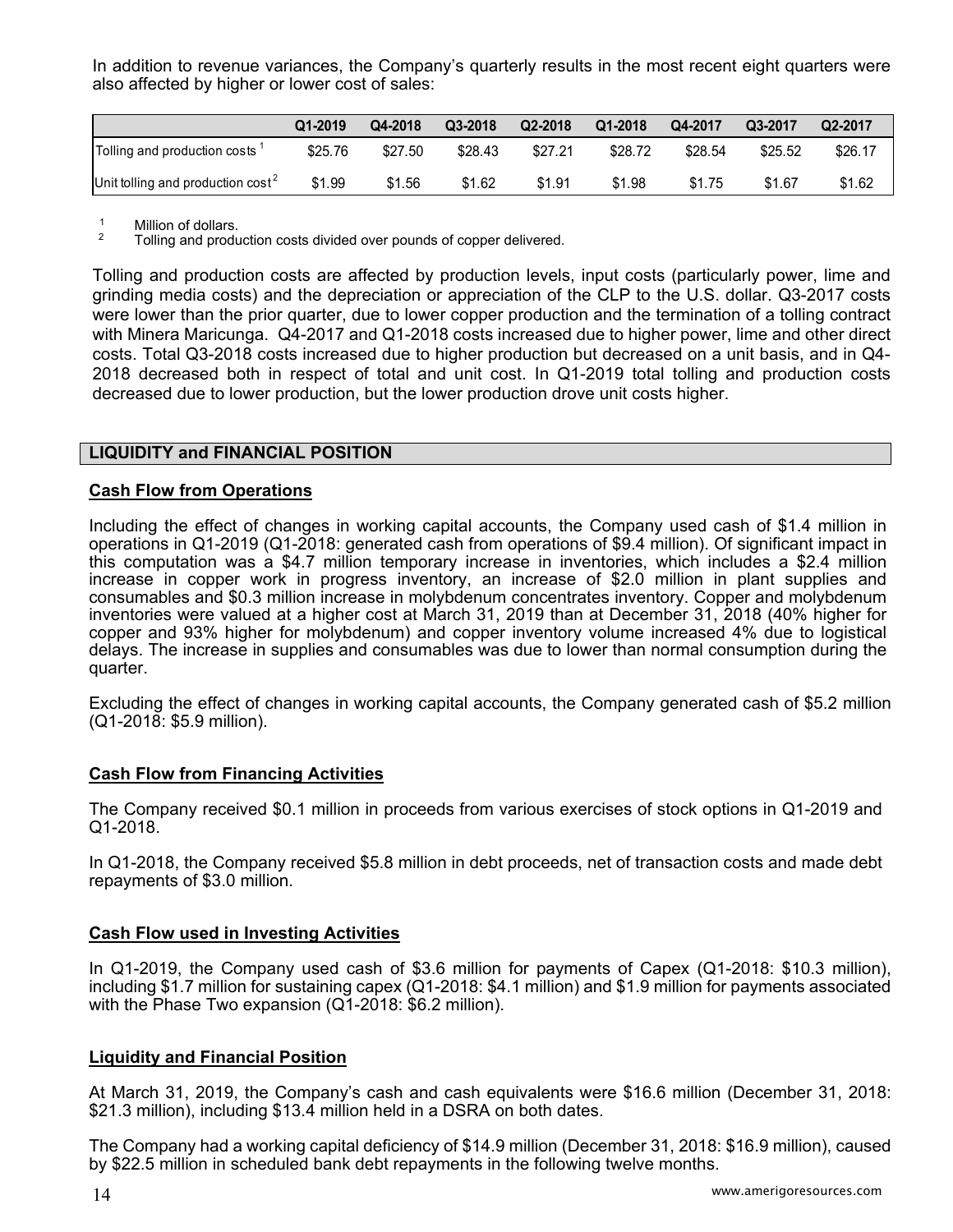The Company does not consider that its working capital deficiency constitutes a significant liquidity risk, as it anticipates generating enough operating cash flow to meet current liabilities as they come due, assuming copper prices remain at levels above \$2.75/lb. Working capital deficiencies are not uncommon in companies with short-term debt.

The Company operates in a cyclical industry with cash flow generating capacity closely correlated to market copper prices.

In 2019, MVC estimates to produce 70.0 to 75.0 million pounds of copper at an annual cash cost (page 12) of \$1.45 to \$1.60/lb. The Company expects to meet its financial obligations as they become due.

Total borrowings at year end are expected to be \$45.0 million, assuming MVC's scheduled capital repayments of \$22.5 million in 2019. However, the term of the loans may be shortened without penalty in accordance with the loan provisions, whereby MVC would allocate 50% of cash available to distribution to repay the existing bank loans.

# **Borrowings**

| Borrowings outstanding (thousands) | March 31, | December 31, |  |
|------------------------------------|-----------|--------------|--|
|                                    | 2019      | 2018         |  |
|                                    |           | \$           |  |
| Cauquenes Phase One Loan           | 32,138    | 31,317       |  |
| Cauquenes Phase Two Loan           | 34,562    | 34,895       |  |
|                                    | 66,700    | 66,212       |  |
| Comprise:                          |           |              |  |
| Current portion of long-term debt  | 23,760    | 23,521       |  |
| Long-term debt                     | 42,940    | 42,691       |  |
|                                    | 66,700    | 66,212       |  |

### Cauquenes Phase One and Phase Two Loans

On March 25, 2015, MVC obtained a \$64.4 million loan facility from Scotiabank Chile ("Scotiabank") and Export Development Canada ("EDC") to finance the Cauquenes Phase One expansion (the "Cauquenes Phase One Loan").

The Cauquenes Phase One Loan has a maximum repayment term of six years consisting of twelve equal semi-annual principal payments of \$5.4 million which commenced on June 30, 2016. The repayment term may be shortened without penalty in accordance with the loan provisions. Interest is paid semi-annually on June and December 31.

Interest on the Phase One Loan is subject to a variable rate based on the US Libor six-month rate, which at March 31, 2019 was 6.37% per annum.

The balance of the Cauquenes Phase One Loan (net of transaction costs) at March 31, 2019 was \$32.1 million (December 31, 2018: \$31.3 million).

On August 3, 2017, MVC obtained a second financing tranche with Scotiabank and EDC for a \$35.3 million facility (the "Cauquenes Phase Two Loan") to finance the Cauquenes Phase Two expansion.

 The Cauquenes Phase Two Loan has a maximum repayment term of three years consisting of six equal semi-annual principal payments of \$5.9 million to commence on June 30, 2019. The repayment term may be shortened without penalty in accordance with the loan provisions. Interest is paid semi-annually on June and December 31.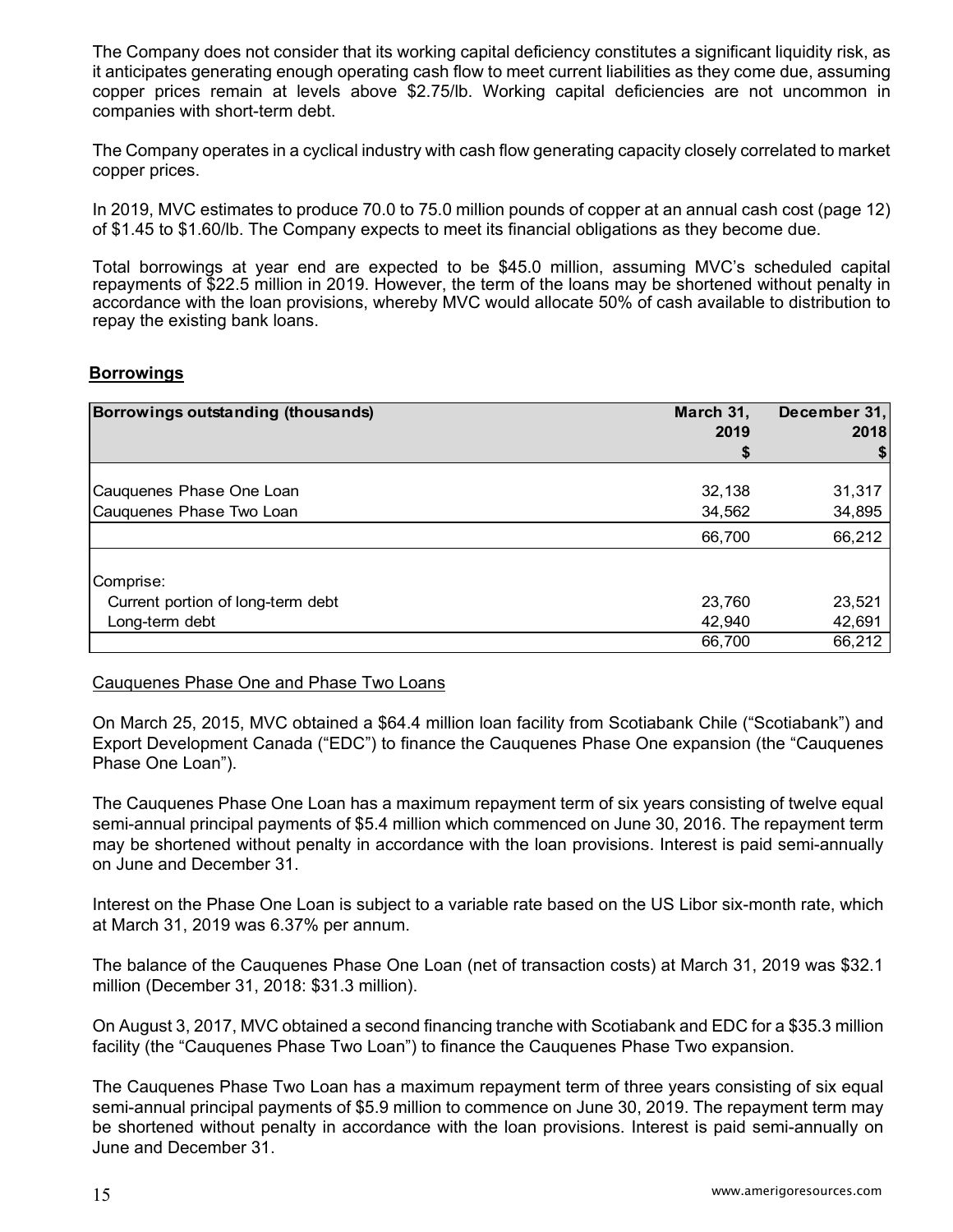Interest on the Phase Two Loan is synthetically fixed through an interest rate swap ("IRS"), accounted for at fair value through profit or loss, at a rate of 6.02% per annum for 75% of the facility. The remaining 25% of the facility is subject to a variable rate based on the US Libor six-month rate which at March 31, 2019 was 6.37% per annum. The IRS on the Phase Two Loan has a term to January 3, 2022.

 The balance of the Cauquenes Phase Two Loan (net of transaction costs) at March 31, 2019 was \$34.6 million (December 31, 2018: \$34.9 million).

 MVC has provided security for the Cauquenes Phase One and Phase Two loans in the form of a charge on all of MVC's assets.

MVC is required to meet three bank covenants: current ratio (starting on December 31, 2019), tangible net worth and debt service coverage ratio, measured semi-annually on June 30 and December 31. At December 31, 2018, MVC met the required debt service coverage ratio of 1.2 and the tangible net worth requirement of \$120.0 million.

MVC is also required to have a debt service reserve account ("DSRA") which must be used to: /i/ pay the principal and interest of bank loans and amounts owing under the interest rate swaps if MVC has insufficient funds to make these payments and /ii/ fund MVC's operating expenses. If it becomes necessary to fund MVC's operations with funds from the DSRA, MVC must replenish the DSRA at each month end with funds necessary to maintain a balance equal to one hundred percent of the sum of the principal, interest and interest rate swaps that are payable in the following six months. At March 31, 2019, MVC held DSRA funds in the required amount of \$13.4 million (December 31, 2018: \$13.4 million).

# DET Price Support Facility

In 2015, DET provided to MVC a copper price support facility of \$17.0 million which was fully repaid in September 2018. It bore interest at a rate of 0.6% per month.

# \$13.0 Million Standby Line of Credit (the "Line of Credit").

Amerigo had a \$13.0 million standby line of credit (the "Line of Credit"), available from three shareholders. Availability was to the later of December 31, 2018 or the date of commencement of commercial production from the Phase Two expansion, which occurred on December 21, 2018.

In 2018, Amerigo incurred an annual commitment fee of \$0.2 million on the Line of Credit, settled with the issuance of 265,119 Amerigo shares.

No funds were drawn from the Line of Credit.

### Molybdenum Plant Expansion Lease

In 2018, MVC entered into a lease at a cost of 201,903 Chilean Unidades de Fomento ("UF") to finance the expansion of MVC's molybdenum plant. Terms of the lease include a term to November 2023, monthly capital payments of approximately \$0.1 million, a balloon payment at the end of the lease term of approximately \$1.5 million and interest at a rate of 0.45% per month. The lease can be prepaid without penalty. At March 31, 2019, the lease obligation was \$8.7 million (December 31, 2018: \$9.0 million).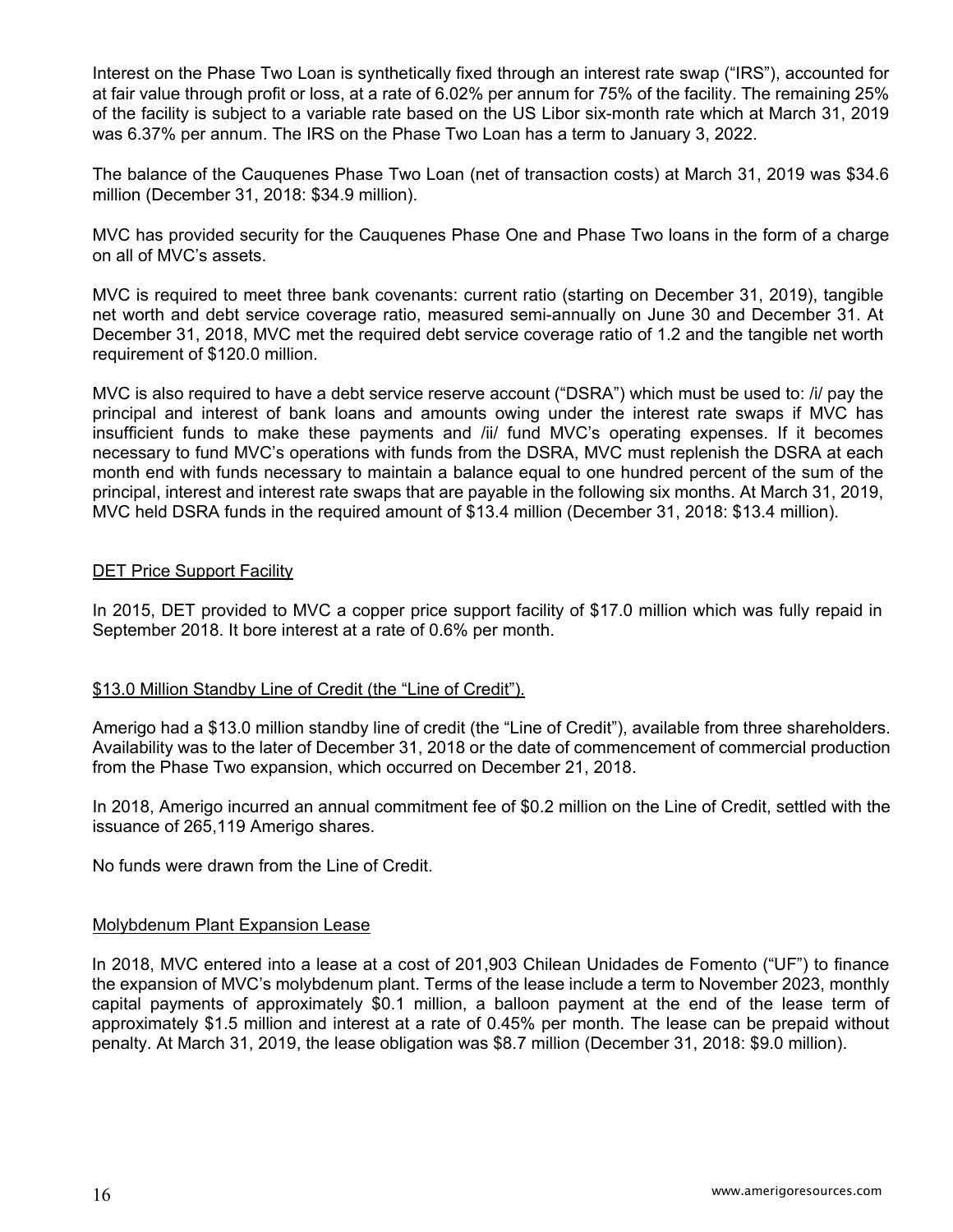## Other Leases

- a) Effective January 1, 2019, Amerigo's head office lease is recognized as a right of use asset with a corresponding lease liability. The lease has a term to November 2021. Lease payments are paid on a monthly basis. The annual amounts of the payments are less than \$0.1 million. At March 31, 2019 the office premises lease obligation was \$0.3 million.
- b) MVC has a lease with a term to July 2021 for the lease of various vehicles. Lease payments are paid on a monthly basis. The annual amounts of the payments are less than \$0.1 million. At March 31, 2019 the vehicles lease obligation was \$0.1 million.
- c) Effective January 1, 2019 (Note 1(d)), Amerigo's photocopier lease is recognized as a right of use asset with a corresponding lease liability. The lease has a term to April 2021. Lease payments are paid on a quarterly basis with a final payment on lease termination. The annual amounts of the payments are less than \$0.1 million. At March 31, 2019 the office equipment lease obligation was \$0.1 million.

# **AGREEMENTS WITH CODELCO'S DET**

MVC has a contract with DET ("the DET Agreement") to process the fresh tailings from El Teniente and the tailings from the Cauquenes and Colihues historic tailings deposits. The Agreement has a term to 2037 for fresh tailings, the earlier of 2033 or deposit depletion for Cauquenes, and the earlier of 2037 or deposit depletion for Colihues.

The DET Agreement establishes a series of royalties from MVC to DET, calculated using the average LME copper price for the month of concentrates production.

The DET Agreement currently operates as a tolling contract under which title to the copper concentrates produced by MVC remains with DET. MVC earns tolling revenue, calculated as the gross value of copper produced at applicable market prices net of notional items. Notional items include treatment and refining charges, DET copper royalties and transportation costs.

Notional royalties for copper concentrates produced from fresh tailings are determined through a sliding scale formula tied to copper prices ranging from \$1.95/lb (13.5%) to \$4.80/lb (28.4%).

Notional royalties for copper concentrates produced from Cauquenes are determined through a sliding scale for copper prices ranging from \$1.95/lb (16%) to \$5.50/lb (39%).

Notional royalties for copper concentrates produced from Colihues are determined through a sliding scale for copper prices ranging from \$0.80/lb (3%) to \$4.27lb (30%). MVC intends to restart processing tailings from Colihues once the Cauquenes deposit is depleted.

MVC pays a sliding scale global molybdenum royalty for molybdenum prices between \$6.00/lb (3%) and \$40.00/lb (19.7%).

The Agreement anticipates that in the event monthly average prices fall below certain ranges and projections indicate the permanence of such prices over time, the parties will meet to review cost and notional royalty/royalty structures to maintain the Agreement's viability and the equilibrium of the benefits between the parties.

The DET Agreement also contains three early exit options exercisable by DET within 2021 and every three years thereafter only in the event of changes unforeseen at the time the Agreement was entered into. Amerigo has currently judged the probabilities of DET exercising any of these early exit options as remote.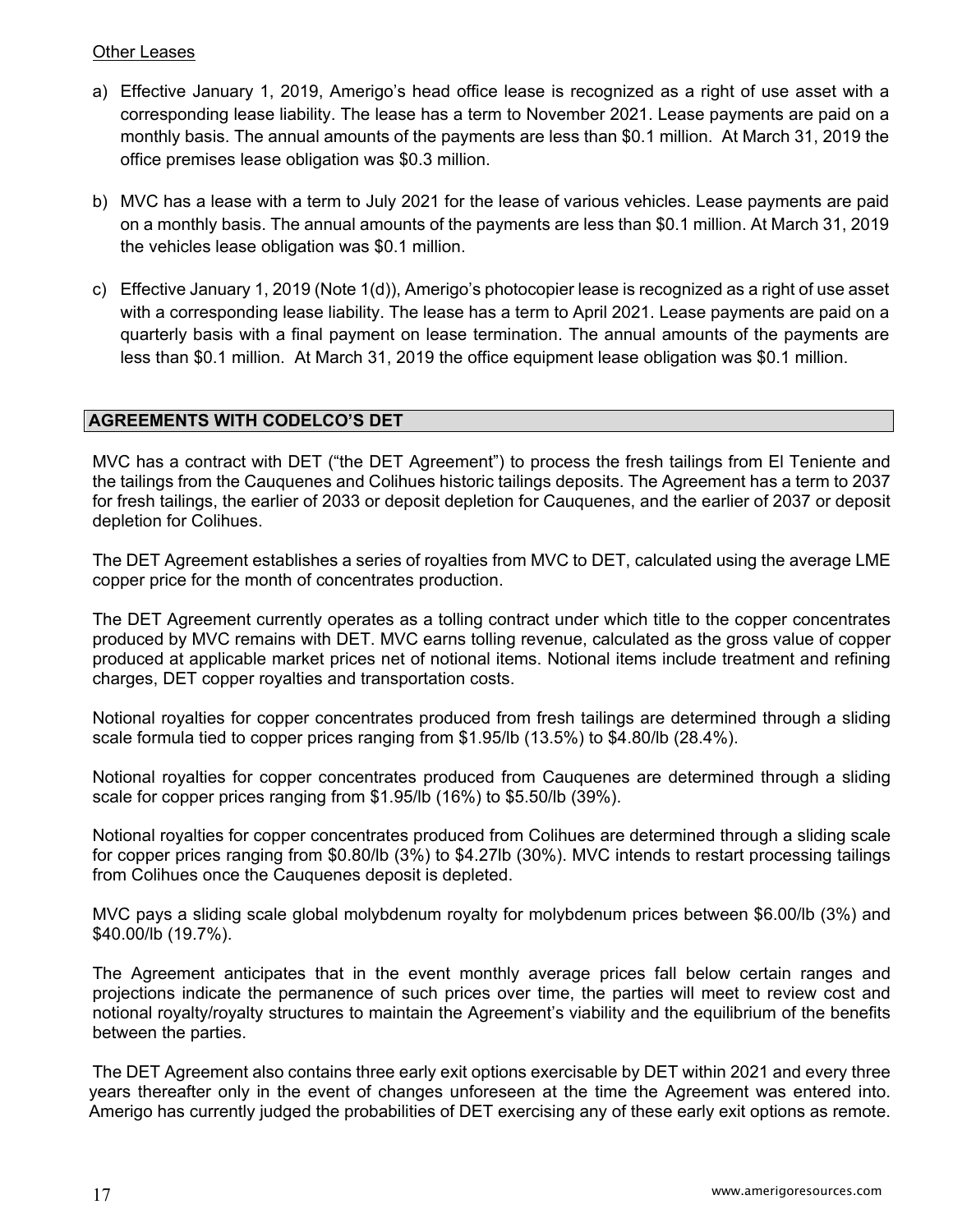### a) Derivative liability

Amerigo holds its interest in MVC through Amerigo International Holdings Corp. ("Amerigo International"), wholly-owned by Amerigo except for certain outstanding Class A shares which are owned indirectly by Amerigo's founders (including Amerigo's current Executive Chairman). The Class A shares were issued in 2003 as part of a tax-efficient structure for payments granted as consideration to the founders transferring to Amerigo their option to purchase MVC.

The Class A shareholders are not entitled to any participation in the profits of Amerigo International, except for monthly payments, calculated as follows:

- \$0.01 for each pound of copper equivalent produced from DET tailings by MVC or any successor entity to MVC if the price of copper is under \$0.80/lb, or
- \$0.015 for each pound of copper equivalent produced from DET tailings by MVC or any successor entity to MVC if the price of copper is \$0.80/lb or more.

Under IFRS, the payments constitute a derivative financial instrument which needs to be measured at fair value at each reporting date. Changes in fair value are recorded in profit for the period.

The derivative expense includes the actual monthly payments described above and changes in the derivative's fair value.

In Q1-2019 and Q1-2018, \$0.2 million was paid or accrued to the Class A shareholders and the derivative's fair value increased \$0.7 million (Q1-2018: \$0.2 million), for a total derivative expense of \$0.9 million (Q1-2018: \$0.4 million).

At March 31, 2019, the derivative liability totalled \$11.7 million (December 31, 2018: \$11.1 million), with a current portion of \$1.3 million (December 31, 2018: \$1.4 million) and a long-term portion of \$10.4 million (December 31, 2018: \$9.7 million).

Actual monthly payments outstanding at March 31, 2019 and December 31, 2018 were \$0.1 million.

. b) Directors' fees and remuneration to officers

> In Q1-2019, the Company paid or accrued \$0.1 million in salaries and fees to companies associated with certain officers (Q1-2018: \$0.3 million), and in both Q1-2019 and Q1-2018 Amerigo paid or accrued \$0.1 million in directors' fees. These transactions were in the ordinary course of business and measured at market rates determined on a cost recovery basis.

> In Q1-2019, 3,150,000 options were granted to Amerigo directors and officers (2018: 2,950,000 options).

c) As of March 31, 2019, an Amerigo officer acted as an officer and an Amerigo director acted as a director and Chairman of Los Andes Copper Ltd., a Company investee.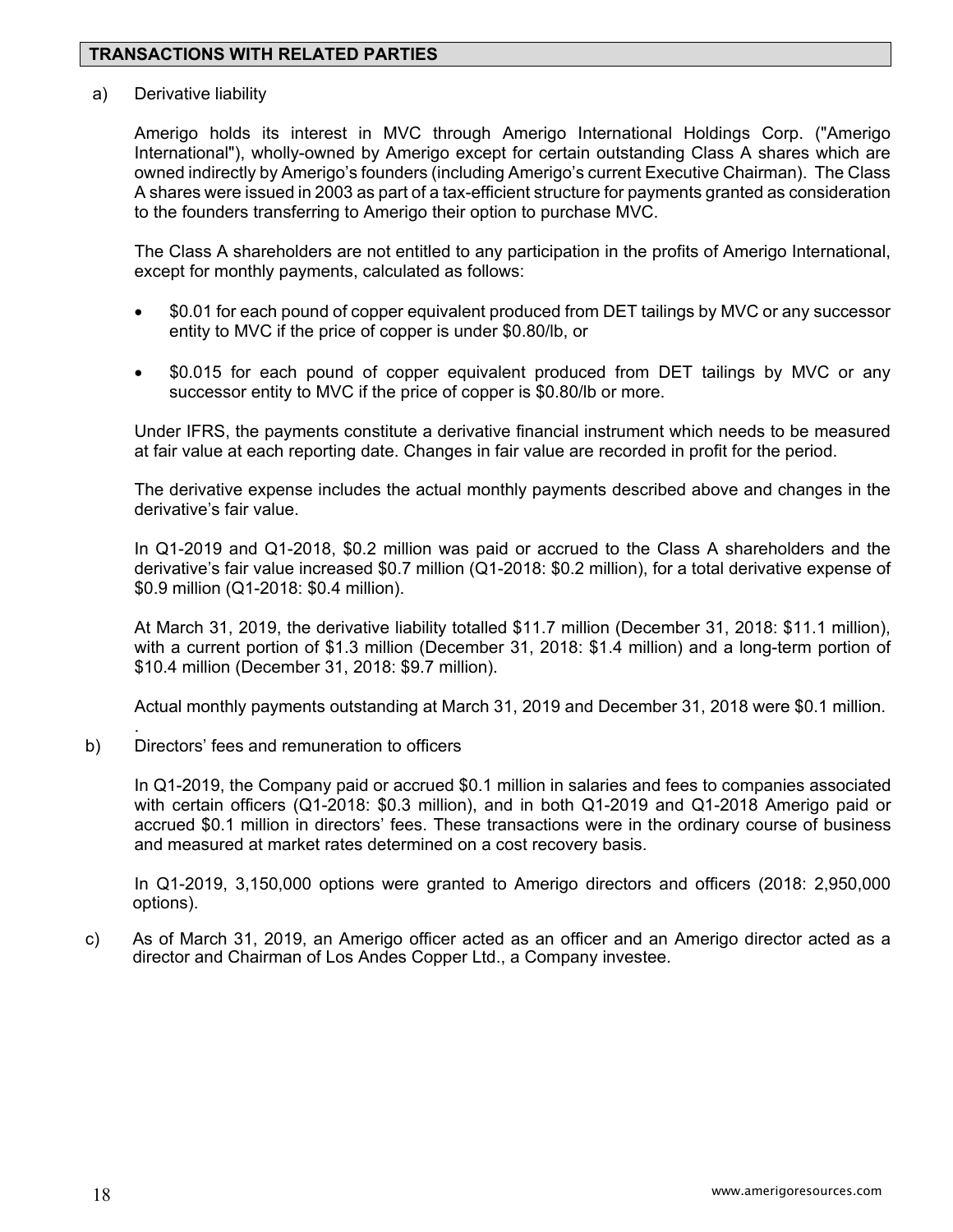## **OTHER MD&A REQUIREMENTS**

### **Critical Accounting Estimates and Judgements**

Preparing interim financial statements requires management to make judgements, estimates and assumptions. This affects the application of accounting policies and reported amounts. Actual results may differ from these estimates.

In Q1-2019, management's significant judgements and the key sources of estimation uncertainty were consistent with those used to prepare Amerigo's 2018 annual consolidated financial statements.

#### **Disclosure Controls and Procedures**

Amerigo designs disclosure controls and procedures to provide reasonable assurance that all relevant information is communicated to senior management and to allow timely decisions regarding required disclosure.

Amerigo has a formal corporate disclosure policy and a Disclosure Policy Committee. Amerigo's directors, Rob Henderson (President and CEO) and Aurora Davidson (Executive Vice President and CFO) are members.

Management has reasonable confidence that the Company's material information is made known to them in a timely manner, and that Amerigo's disclosure controls and procedures are effective on an ongoing basis.

### **Internal Controls over Financial Reporting ("ICFR")**

ICFR is a process designed to provide reasonable assurance on the reliability of financial reporting and the preparation of financial statements for external purposes under IFRS.

Amerigo's ICFR includes policies and procedures that:

- Pertain to the maintenance of records that accurately and fairly reflect the additions to and dispositions of Company assets;
- Provide reasonable assurance that transactions are recorded as necessary to permit preparation of financial statements under IFRS;
- Provide reasonable assurance that the Company's receipts and expenditures have the proper authorization of Amerigo's management and directors; and
- Provide reasonable assurance on the prevention or timely detection of unauthorized acquisition, use or disposition of Company assets that could have a material effect on the financial statements.

Any system of internal controls over financial reporting, no matter how well designed, has inherent limitations.

Even those systems determined to be effective can provide only reasonable assurance on preparation and presentation of financial statements.

There were no changes in the quarter that materially affected, or are reasonably likely to affect, Amerigo's ICFR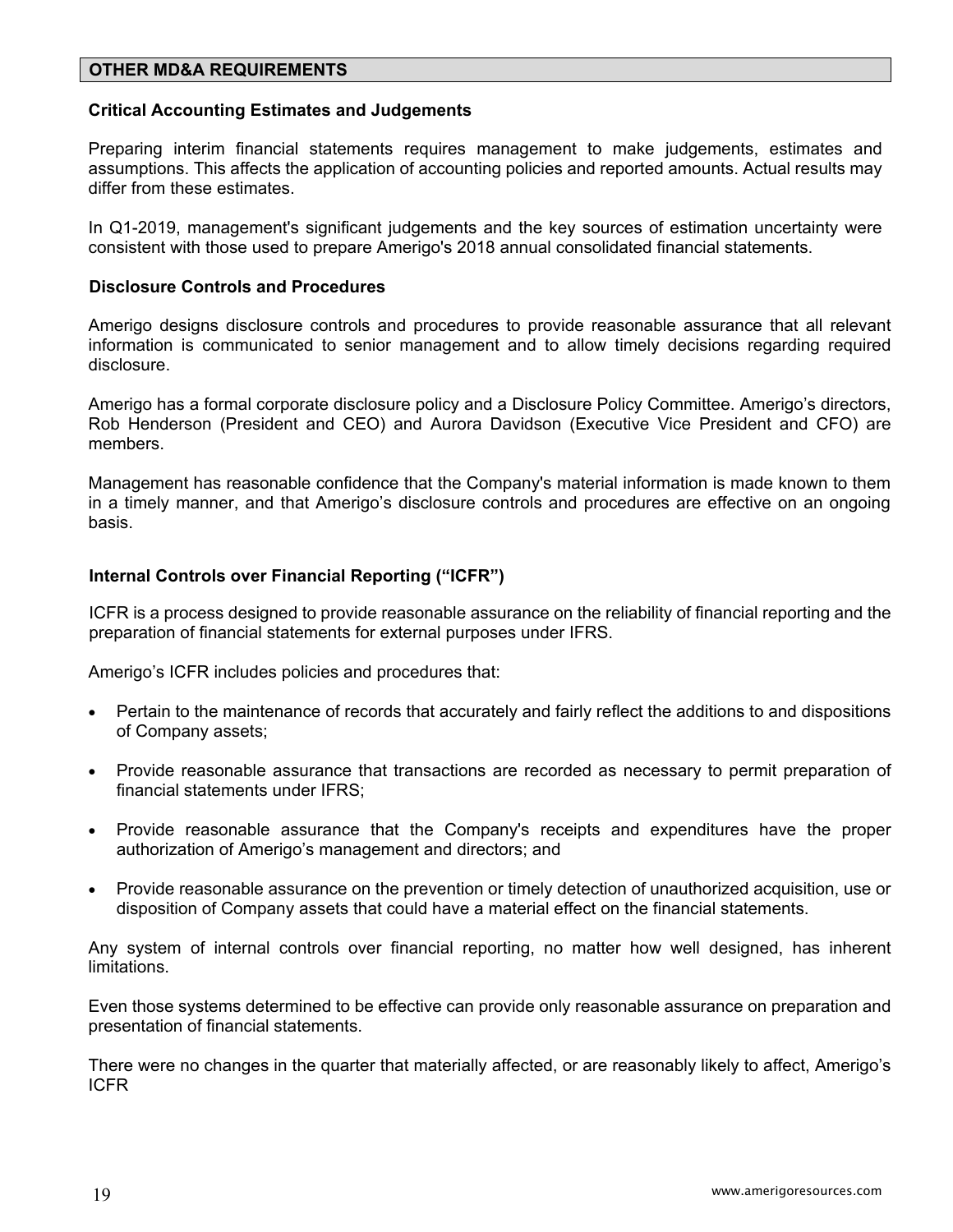# **Commitments**

- MVC has a long-term agreement for the supply of 100% of MVC's power requirements to December 31, 2032. The agreement establishes minimum stand-by charges based on peak hour power supply calculations, currently estimated to range from \$1.4 to \$1.8 million per month.
- The DET Agreement has a Closure Plan clause requiring MVC and DET to jointly assess the revision of the closure plan for Cauquenes and compare it to the current DET plan. In the case of any variation in the interests of DET due to MVC's activities in the Cauquenes deposit, the parties will jointly evaluate the form of implementation and financing of or compensation for such variation. Until the estimation of the new closure plan is available, and the parties agree on the terms of compensation resulting from the revised plan, it is Amerigo's view there is no obligation to record a provision because the amount, if any, is not possible to determine.

# **Securities Outstanding**

On May 6, 2019 Amerigo had 177,963,510 common shares outstanding and 15,920,000 options (exercisable at prices ranging from Cdn\$0.14 to Cdn\$1.11 per share).

Additional information, including the Company's most recent Annual Information Form, is available on SEDAR at www.sedar.com.

# **Cautionary Statement on Forward Looking Information**

This MD&A contains certain forward-looking information and statements as defined in applicable securities laws (collectively referred to as "forward-looking statements"). These statements relate to future events or Amerigo's future performance. All statements other than statements of historical fact are forward-looking statements. The use of any of the words "anticipate", "plan", "continue", "estimate", "expect", "may", "will", "project", "predict", "potential", "should", "believe" and similar expressions is intended to identify forwardlooking statements. Although Amerigo believes that these assumptions were reasonable when made, because these assumptions are inherently subject to significant uncertainties and contingencies which are difficult or impossible to predict and are beyond Amerigo's control, Amerigo cannot assure that it will achieve or accomplish the expectations, beliefs or projections described in the forward-looking statements. These forward-looking statements involve known and unknown risks, uncertainties and other factors that may cause actual results or events to differ materially from those anticipated in such statements. These forwardlooking statements speak only as of the date of this MD&A. These forward-looking statements include but are not limited to, statements concerning:

- a forecasted increase in production and a reduction in operating costs;
- our strategies and objectives;
- the expected improvement of flotation recovery efficiency from the Phase Two expansion;
- our estimates of the availability, quantity and grade of tailings (including, but not limited to, the estimated higher grades from the Cauquenes deposit), and the quality of our mine plan estimates;
- prices and price volatility for copper and other commodities and of materials we use in our operations;
- the demand for and supply of copper and other commodities and materials that we produce, sell and use;
- sensitivity of our financial results and share price to changes in commodity prices;
- our financial resources and our expected ability to meet our obligations for the next 12 months;
- interest and other expenses;
- domestic and foreign laws affecting our operations;
- our tax position and the tax rates applicable to us;
- the timing and costs of tolling/production;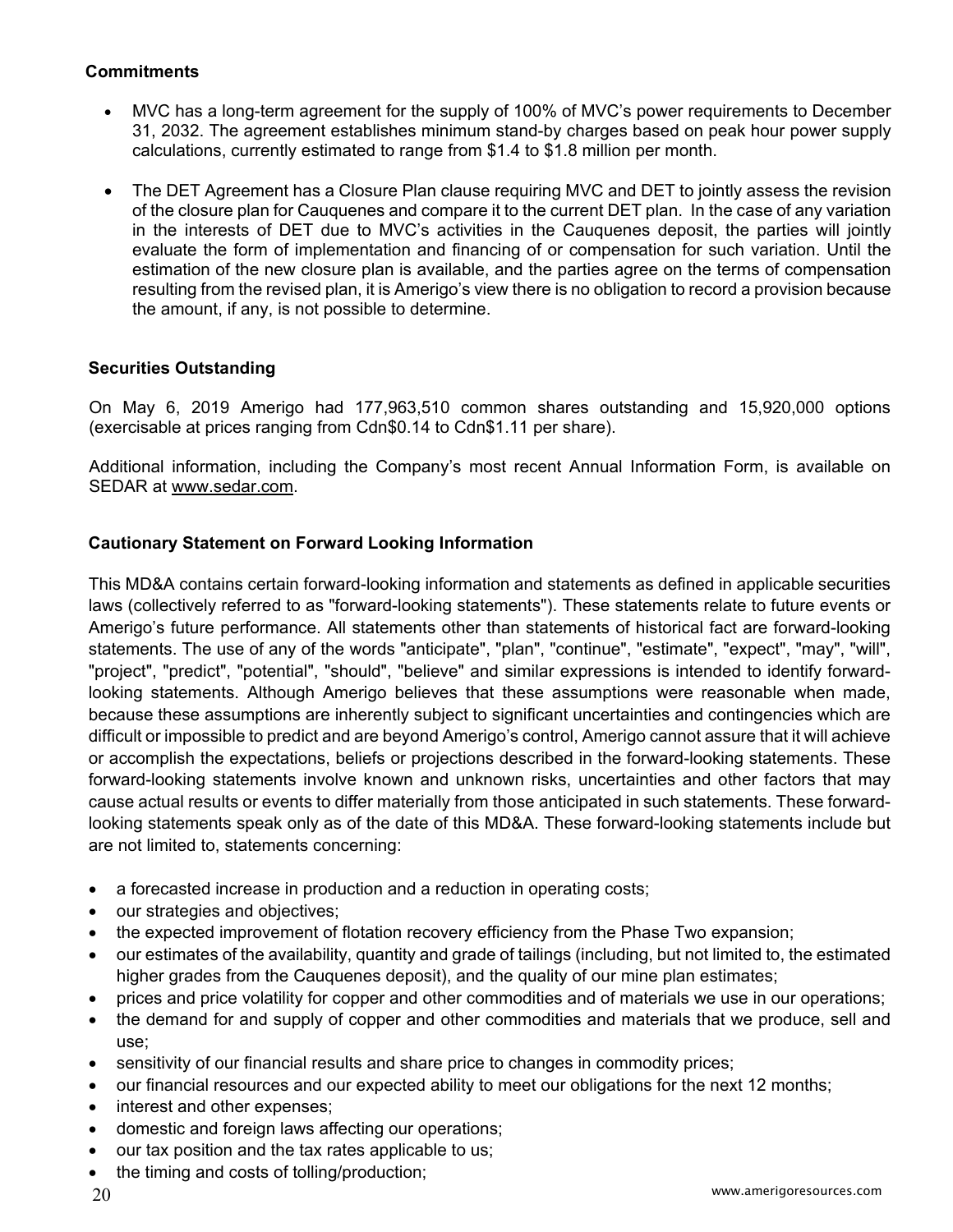- our ability to procure or have access to financing and to comply with loan covenants;
- the probability of DET exercising any of its early exit options under the Master Agreement;
- the production capacity of our operations, our planned production levels and future production;
- potential impact of production and transportation disruptions;
- hazards inherent in the mining industry causing personal injury or loss of life, severe damage to or destruction of property and equipment, pollution or environmental damage, claims by third parties and suspension of operations
- our planned Capex (including our plan to upgrade our existing plant and operations) including the timing and cost of completion of our capital projects;
- estimates of asset retirement obligations and other costs related to environmental protection;
- our future capital and production costs, including the costs and potential impact of complying with existing and proposed environmental laws and regulations in the operation and closure of our operations;
- repudiation, nullification, modification or renegotiation of contracts;
- our financial and operating objectives;
- our environmental, health and safety initiatives;
- the outcome of legal proceedings and other disputes in which we may be involved;
- the outcome of negotiations concerning metal sales, treatment charges and royalties;
- disruptions to the Company's information technology systems, including those related to cybersecurity;
- our dividend policy; and
- general business and economic conditions.

Inherent in forward-looking statements are risks and uncertainties beyond our ability to predict or control, including risks that may affect our operating or capital plans; risks generally encountered in the permitting and development of mineral projects such as unusual or unexpected geological formations, negotiations with government and other third parties, unanticipated metallurgical difficulties, delays associated with permits, approvals and permit appeals, ground control problems, adverse weather conditions, process upsets and equipment malfunctions; risks associated with labour disturbances and availability of skilled labour and management; fluctuations in the market prices of our principal commodities, which are cyclical and subject to substantial price fluctuations; risks created through competition for mining projects and properties; risks associated with lack of access to markets; risks associated with availability of and our ability to obtain both tailings from DET's current production and historic tailings from tailings deposit; the availability of and ability of the Company to obtain adequate funding on reasonable terms for expansions and acquisitions; mine plan estimates; risks posed by fluctuations in exchange rates and interest rates, as well as general economic conditions; risks associated with environmental compliance and changes in environmental legislation and regulation; risks associated with our dependence on third parties for the provision of critical services; risks associated with non-performance by contractual counterparties; title risks; social and political risks associated with operations in foreign countries; risks of changes in laws affecting our operations or their interpretation, including foreign exchange controls; and risks associated with tax reassessments and legal proceedings. Many of these risks and uncertainties apply not only to the Company and its operations, but also to Codelco and its operations. Codelco's ongoing mining operations provide a significant portion of the materials the Company processes and its resulting metals production, therefore these risks and uncertainties may also affect their operations and in turn have a material effect on the Company.

Actual results and developments are likely to differ, and may differ materially, from those expressed or implied by the forward-looking statements contained in this MD&A. Such statements are based on a number of assumptions which may prove to be incorrect, including, but not limited to, assumptions about:

- general business and economic conditions;
- interest rates;
- changes in commodity and power prices;
- acts of foreign governments and the outcome of legal proceedings;